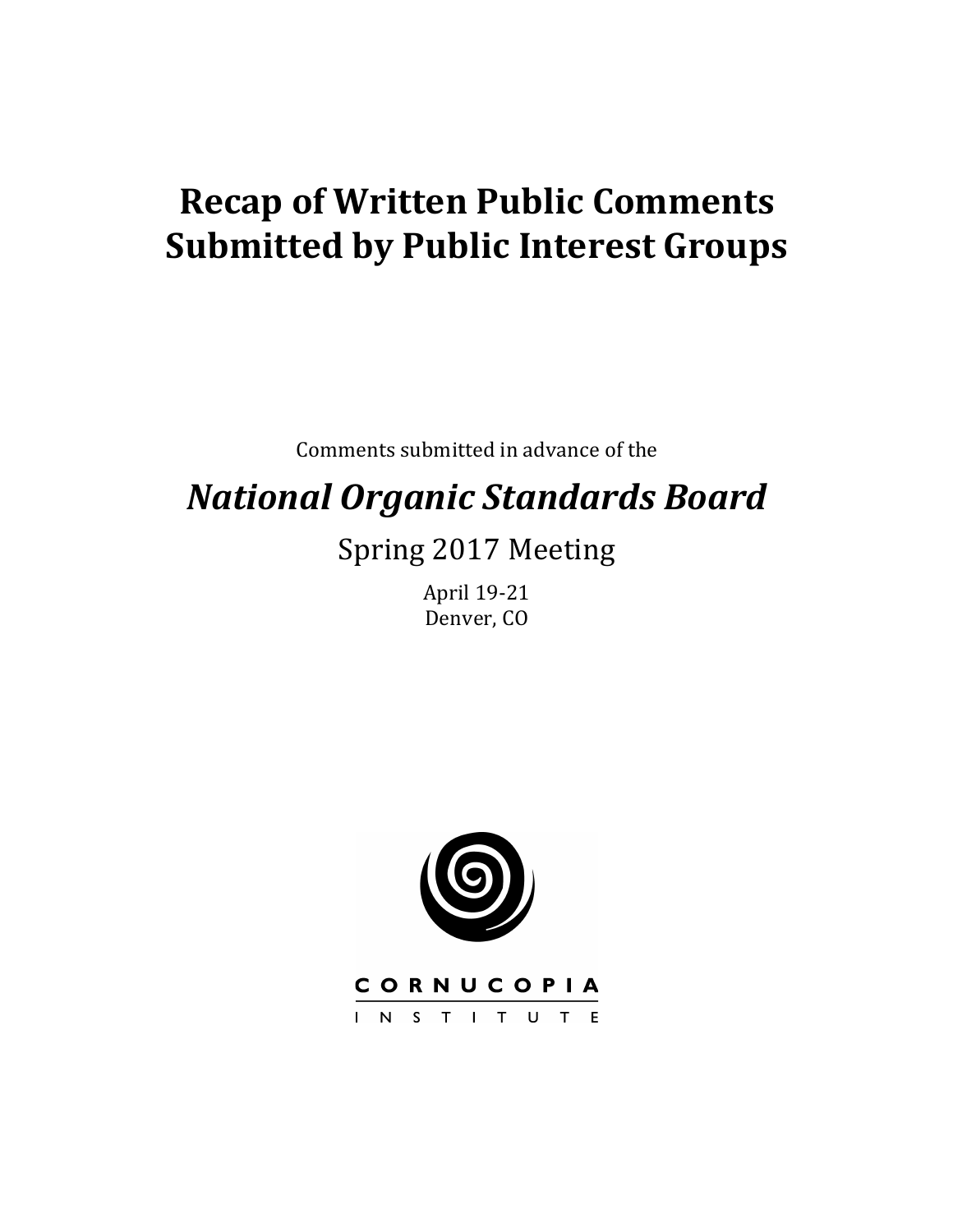#### **How to Use This Document**

For the benefit of National Organic Standards Board members, and other organic stakeholders, The Cornucopia Institute has compiled a recap of all formal written comments submitted by the following public interest groups:

- **1. Beyond Pesticides**
- **2. Center for Food Safety**
- **3. Consumer Reports**
- **4. The Cornucopia Institute**
- **5. National Organic Coalition**
- **6. Wild Farm Alliance**

We also included a full recap of all written comments on the hydroponics issue submitted prior to the **Fall 2016 NOSB meeting and Spring 2017 NOSB meeting.** We have endeavored to catalogue the totality of these public comments as accurately and objectively as possible due to the prominence of this issue.

Cornucopia greatly appreciates the work, dedication, and enormous time commitment required to serve on the NOSB. Our hope is to provide a valuable resource for the Board, enabling members to more fully understand the scope and sentiment of public interest groups (representing a broad swath of organic farmers and consumers).

This document is organized by listing agenda items in alphabetical order. Under each item, a table shows the corresponding public interest group position. The "Notes" section under each table provides additional explanation. The recap for hydroponics also includes citizens, elected officials, input suppliers, growers/distributors, trade associations, and consultants comments.

Thank you for your work on behalf of all organic stakeholders. Please feel free to contact us with questions regarding this summary or our methodology.

Linley Dixon Senior Scientist and Policy Director The Cornucopia Institute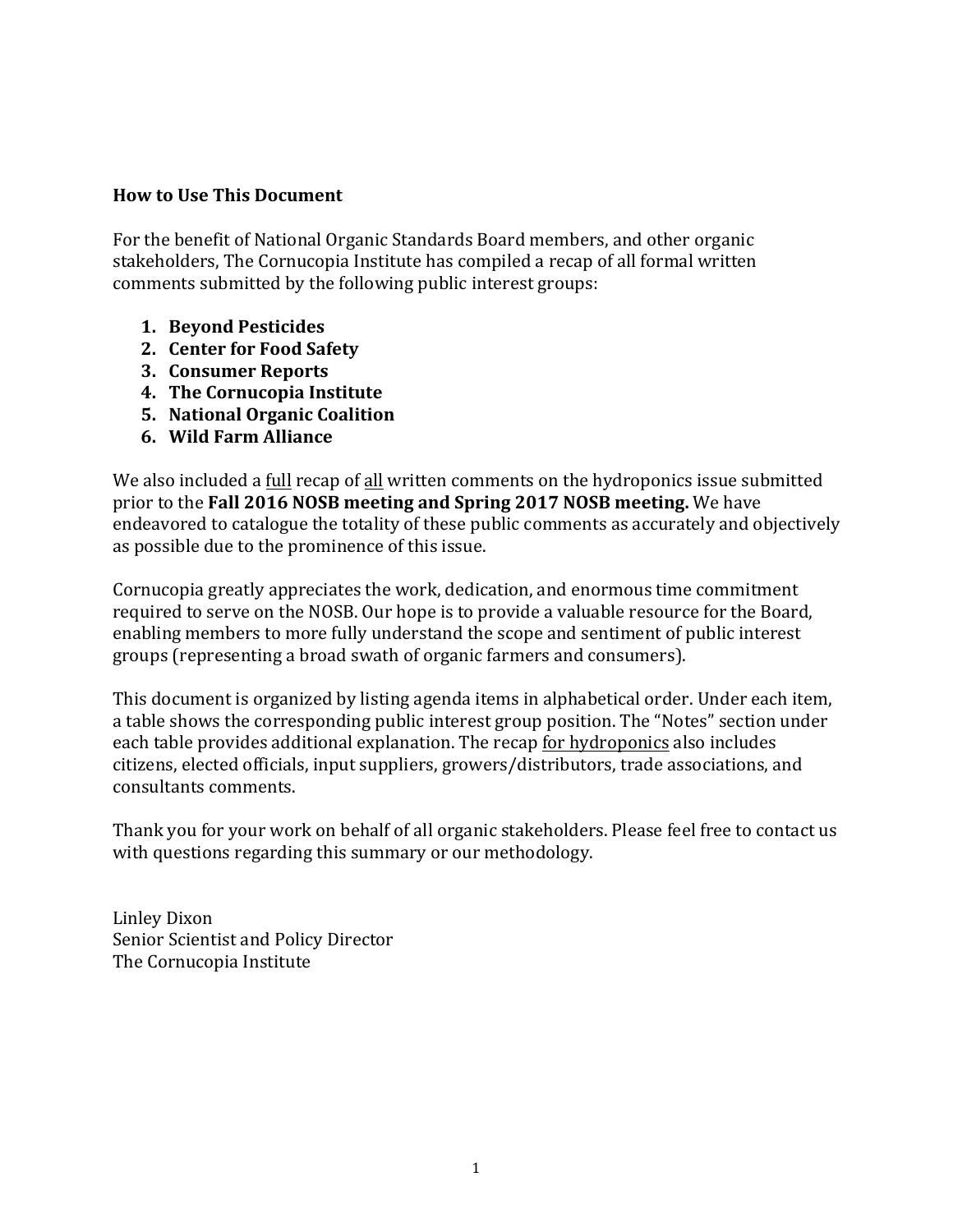# **Acidified Sodium Chlorite – HS 2019 Sunset**

|                          | <b>Support</b>   | <b>Oppose</b>    | Neutral/                   |
|--------------------------|------------------|------------------|----------------------------|
|                          | <b>Relisting</b> | <b>Relisting</b> | <b>Seeks Clarification</b> |
| <b>Beyond Pesticides</b> |                  |                  | Λa                         |

#### **Notes:**

a. Beyond Pesticides: This comment addresses calcium hypochlorite, chlorine dioxide, and sodium *hypchlorite for crops; acidified sodium chlorite, calcium hypochlorite, chlorine dioxide, and sodium hypchlorite for handling; and calcium hypochlorite, chlorine dioxide, and sodium hypchlorite for livestock.* 

To the extent possible, organic should be chlorine-free. Chlorine is hazardous in its production, transportation, storage, use, and disposal. EPA's Design for the Environment has identified safer viable alternatives for some or all uses, including other materials on the National List. It is time for the NOSB to update its thinking and approach to cleaners and disinfectants. Several steps need to be taken: 

- 1. OFPA requires that materials on the National List be itemized "by specific use or application." Iustification of listing of chlorine materials requires that the NOSB identify the uses for which they are needed.
- 2. Needs for cleaners, sanitizers, disinfectants, and sterilants must be distinguished. Freedom from microbes is not always good. Not only is sterility often unnecessary, but it is also sometimes counterproductive because eliminating benign microbes can make room for spoilage organisms or pathogens.
- 3. Establishing the need for a "sanitizer" requires a demonstration that a certain degree of freedom from microbes is required. The NOSB must establish when microbes should be removed from what and the degree to which they must be removed.
- 4. Alternative practices and materials must be considered, such as those identified by technical reviews and EPA's Safer Choice Program. NOSB must examine the need for these materials in light of alternatives and hazards. Chlorine compounds have long been identified as hazardous to humans and the environment. The NOSB, in reviewing the listings of these materials, must delve into the needs, alternatives, and hazards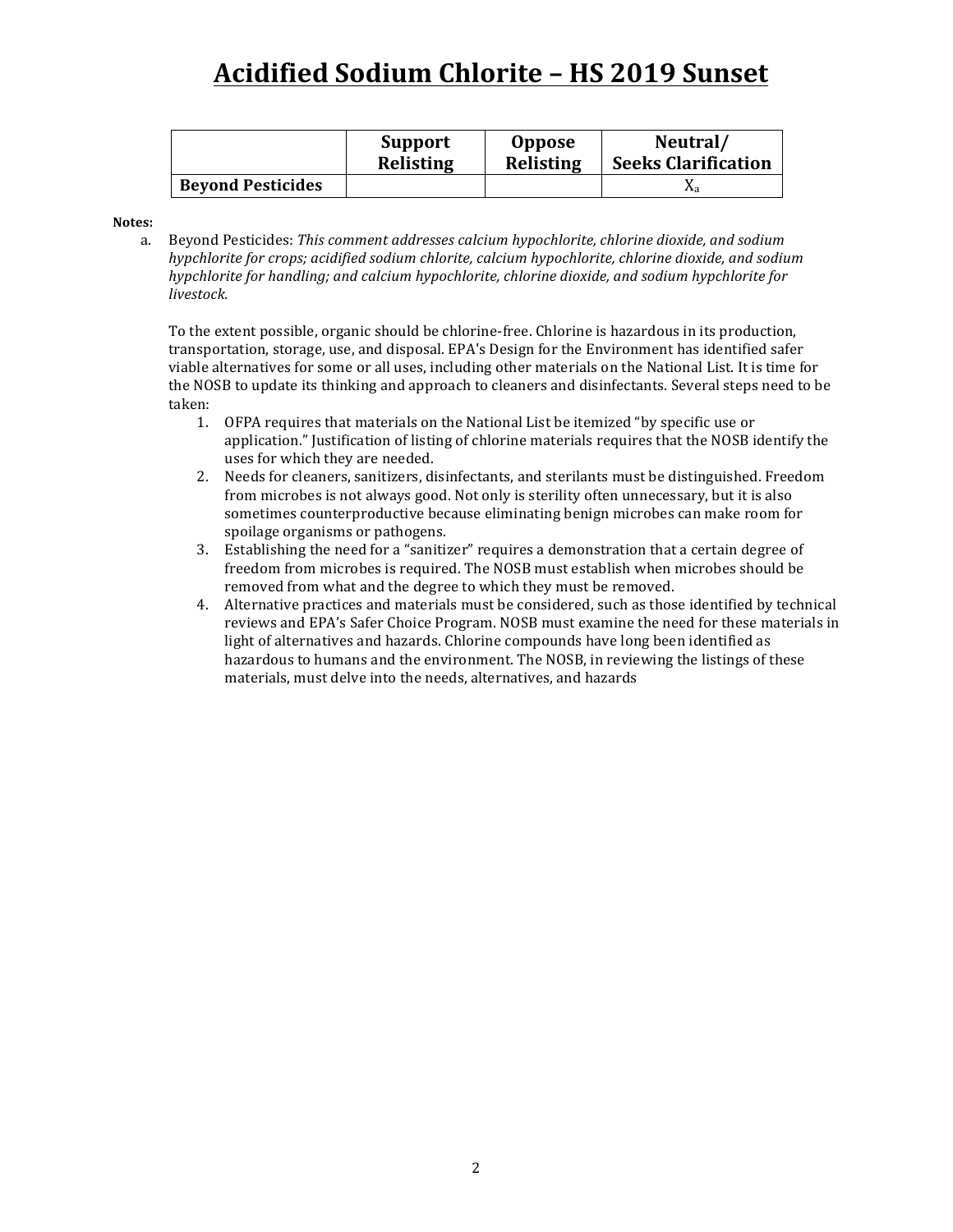# **Aeroponic/Hydroponic/Aquaponic Disc. Document**

At the fall 2016 NOSB meeting, the NOSB did not vote on the "Bioponics" proposal, but voted to send it back to the Crops Subcommittee for further work. However, the NOSB did pass a resolution at the Fall 2016 meeting which included: "In the case of the hydroponic/bioponic/aquaponic issue, it is the consensus of the current members of the NOSB to prohibit hydroponic systems that have an entirely water based substrate."

Two NOSB members opposed the resolution because they preferred that the resolution include the following wording: "...it is the consensus of the current members of the NOSB to prohibit hydroponic systems that have an entirely water based substrate **or are wholly dependent on liquid fertility inputs**."

Suggested language for a new definition to be added to §205.2 Terms defined. Hydroponics Definition: The production of normally terrestrial, vascular plants in nutrient-rich solutions, or in a medium of inert or biologically **recalcitrant** solid materials to which a nutrient solution is added.

The term "recalcitrant" is used by soil scientists to describe organic materials that are resistant to microbial degradation, but will degrade slowly over time. Today, plant-based materials – like coconut coir, wood shavings, and peat – are often used in place of inert materials for the solid matrix for hydroponics because they do not readily degrade (biologically recalcitrant).

The following table includes comments submitted to the NOSB for both the Nov 2016 and April 2017 meetings.

|                                            | <b>Support Spring 2017</b><br><b>Discussion Document</b><br><b>Definitions</b><br>(pro-soil)                                                                                                                                                              | <b>Oppose Spring 2017</b><br><b>Discussion Document</b><br><b>Definitions</b><br>(pro-hydroponic)                                    | <b>Seeks</b><br><b>Clarification</b>                      |
|--------------------------------------------|-----------------------------------------------------------------------------------------------------------------------------------------------------------------------------------------------------------------------------------------------------------|--------------------------------------------------------------------------------------------------------------------------------------|-----------------------------------------------------------|
| Farmers/<br><b>Citizens</b>                | Fall 2016: 364<br>Spring 2017: 671<br>Cornucopia request for<br>comment, Keep the Soil in<br>Organic request for comment,<br>Jeff Moyer, Dave Chapmane,<br>Colehour Bondera, Eliot Coleman                                                                | Fall 2016: 237 (Including the<br>trade association Coalition<br>for Sustainable Organics<br>form letter)<br>Spring 2017: 266         | 4<br>(allow aqua,<br>not hydro)<br>Allow sprouts          |
| <b>Public</b><br><b>Interest</b><br>Groups | Cornucopia <sub>a</sub> , BP <sub>b</sub> , CFS <sub>c</sub> , NOC <sub>d</sub> , CR <sub>f</sub> ,<br>FDN <sub>g</sub> , Lopez Community Land<br>Trust, RAFIh, OSGATA;, Demeter<br>Association <sub>i</sub> , Michigan Organic<br>Food and Farm Alliance |                                                                                                                                      |                                                           |
| <b>Elected</b><br><b>officials</b>         |                                                                                                                                                                                                                                                           |                                                                                                                                      | Bernie Sanders,<br>(Senator)<br>Peter Welch<br>(Congress) |
| Input<br><b>Suppliers</b>                  | <b>Adaptive Seeds</b>                                                                                                                                                                                                                                     | Sungro Vertigro,<br>Marine Materials,<br>Scott's Miracle Grow,<br>Ocean Organics, Blue Planet<br>Ecoponics Systems,<br>International |                                                           |
| Wholesalers/<br><b>Distributors</b>        | Discovery Organics,<br><b>PCC Natural Markets</b>                                                                                                                                                                                                         | PuraNatura, Driscolls,<br>Wholesum Harvest.<br>CEA Holdings,<br>Naturipe Farms                                                       |                                                           |
|                                            |                                                                                                                                                                                                                                                           |                                                                                                                                      |                                                           |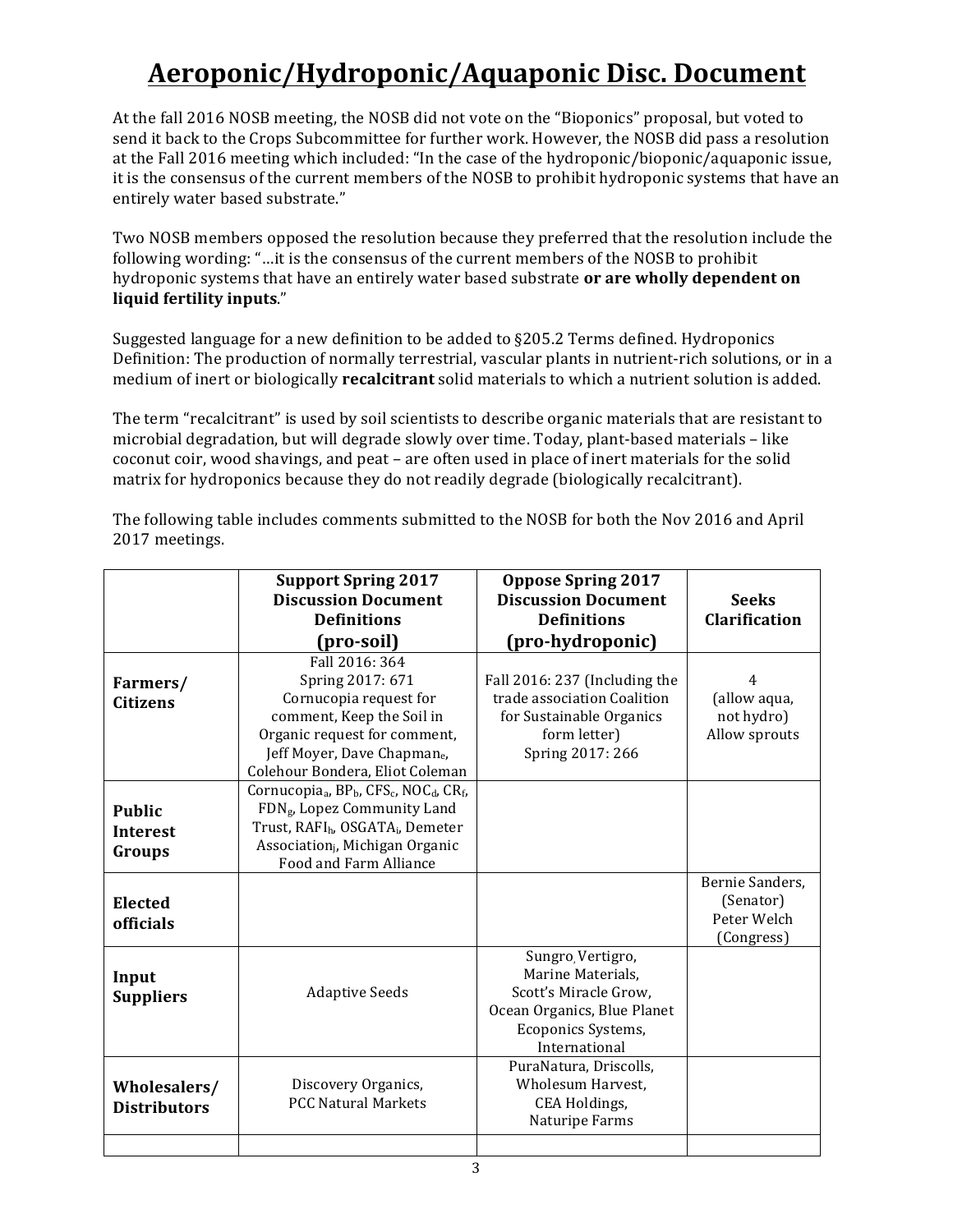| <b>Trade</b><br>Associations/<br>Industry<br><b>Consultants</b> | Organic Growers Alliance of the<br>UK, Montana Organic<br>Association, Eric Sideman<br>Keep the Soil In Organic,<br>Organic Research Associates,<br><b>Expert Group for Technical</b><br>Advice on Organic Farming<br>(EGTOP), Ontario Greenhouse<br>Vegetable Growers,<br>Canadian Horticultural Council | <b>Coalition for Sustainable</b><br>Organics,<br>Western Growers,<br>Organic Produce<br>Wholesalers Coalition,<br>Organic Trade Association,<br>Katherine DiMatteo,<br>The Aquaponic and<br>Hydroponic Organic<br>Coalition.<br>The University of Akron<br>Research Foundation,<br>Archi's Inst. for Sustainable<br>Agriculture, AeroGenesis<br>Incorporated, Organic<br>Suppliers Advisory Council |  |
|-----------------------------------------------------------------|-----------------------------------------------------------------------------------------------------------------------------------------------------------------------------------------------------------------------------------------------------------------------------------------------------------|-----------------------------------------------------------------------------------------------------------------------------------------------------------------------------------------------------------------------------------------------------------------------------------------------------------------------------------------------------------------------------------------------------|--|
| Certifiers/                                                     | MOFGA, NOFA, Steven Wisbaum,<br><b>OEFFA</b>                                                                                                                                                                                                                                                              | CCOF, Oregon Tilth, MOSA,<br><b>Quality Certification Services</b>                                                                                                                                                                                                                                                                                                                                  |  |
| <b>Inspectors</b>                                               |                                                                                                                                                                                                                                                                                                           |                                                                                                                                                                                                                                                                                                                                                                                                     |  |

- a. The Cornucopia Institute: We support the clear definitions in the Crops Subcommittee (CS) discussion document. We agree to add these terms to 7 CFR §205.105 as practices prohibited in organic production. These definitions are consistent with the scientific literature.
- b. Beyond Pesticides (BP): Hydroponics, aeroponics, bioponics and aquaponics methods should not be considered eligible for organic certification. Organic production depends upon the "Law of Return," which together with the rule "Feed the soil, not the plant," and the promotion of biodiversity, provide the ecological basis for organic systems. Hydroponic/aeroponic/bioponic/aquaponics systems are not consistent with these principles in organic production. Containerized culture may be eligible for organic certification under limited circumstances in which organic soil-building and other practices are used.
- c. Center for Food Safety (CFS): We agree with NOSB that systems that eliminate soil, do not root plants in solid organic matter, and rely 100% on liquid solutions for nutrient fortification are inconsistent with the organic certification program, which emphasizes practices that foster soil health and fertility. In the case of aeroponics and hydroponics, the NOSB's definitions are appropriate and classify them as systems that remove biologically active solid matter entirely. More research is needed into the systems that qualify themselves under the term "aquaponic" to ensure that the definition captures the range of these systems. It is unclear at this time whether systems considered "aquaponic" use biologically active solid rooting media, including some soil, and rely on both solid and liquid nutrient amendments. We do not support creating an additional organic label to indicate products grown in hydroponic or container-based systems. If certain, stringent container-based systems are determined able to comply with OFPA and a standard for certifying these systems as organic is finalized through notice and comment, the products should carry the organic seal.
- d. National Organic Coalition (NOC): Hydroponics/aquaponics/aeroponics systems do not meet the letter or spirit of the OFPA and should not be allowed in organic production. Although there exists a continuum of methods used in greenhouses utilizing various "containers," we believe that the distinction between the ends of the continuum-hydroponics/aquaponics/aeroponics and in-ground farming (whether in the open or under cover) is clear enough for the NOSB to vote "no" on whether hydroponics/aquaponics/aeroponics should be eligible to be certified organic. Some container production may approach the in-the-soil end of the continuum. A preferred situation would be where only in-ground production could be labeled organic. If any full-term, container crop production is allowed under the organic label, there must be clear distinctions, and it is NOC's view that the differences need to be carefully examined before a type of container production reaches the level of meeting the basic principles of organic production and the spirit of the OFPA. The key principle has to do with management of the soil, which has to be the ultimate source of crop nutrients. NOC will have more detailed comments on container production in time for the NOSB 2017 fall meeting.
- e. Dave Chapman of Keep the Soil in Organic, hydroponics task force member, and Long Wind Farm owner: This debate has been further confused by the insistence of some lobbyists and producers that their production systems are "container grown" rather than "hydroponic". What makes something hydroponic in the real world outside of this organic debate is how the fertility is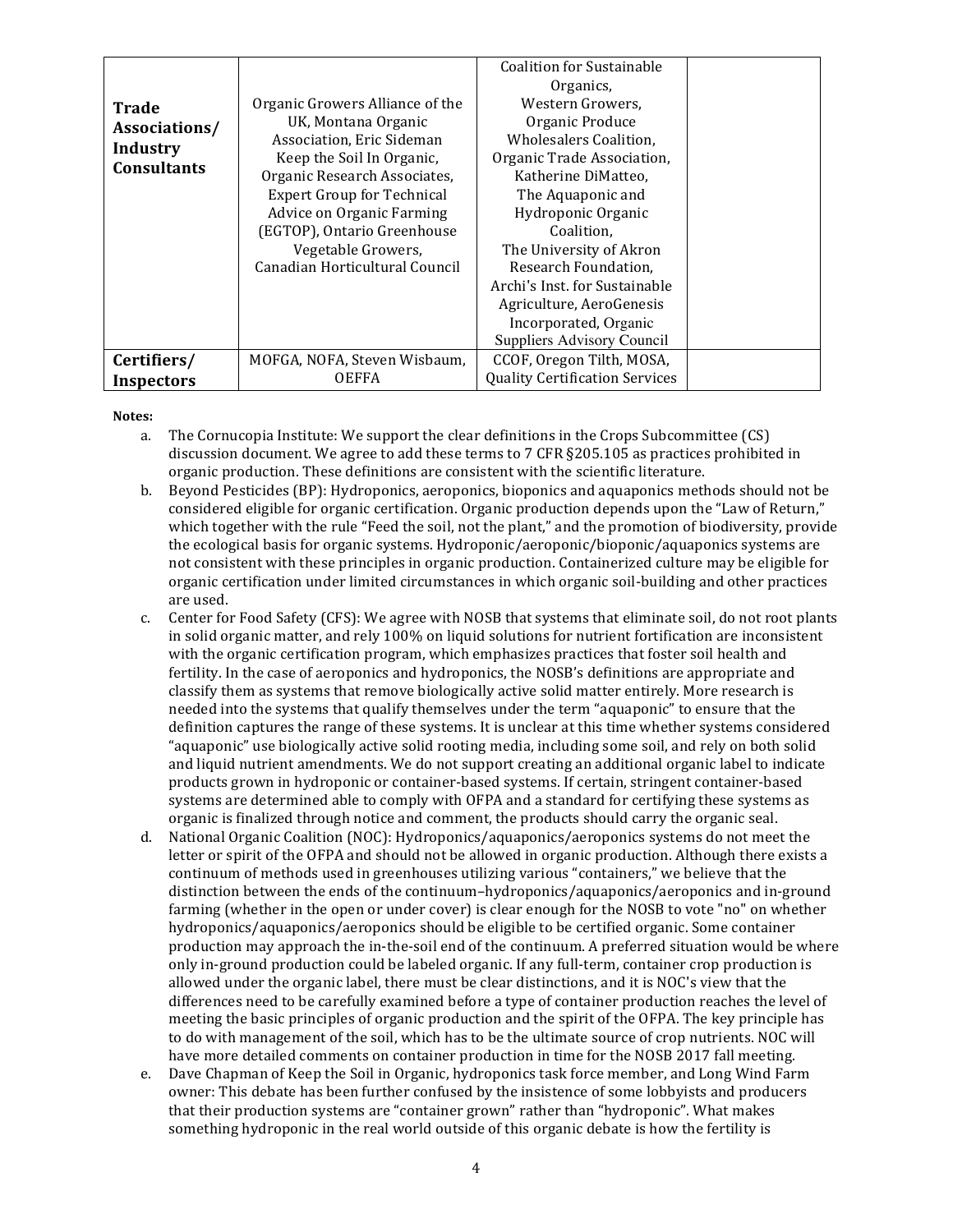supplied to the plant, not whether or not there is biological activity. Every conventional hydroponic substrate has some biological activity, as does every conventional field soil.

- f. Consumer Reports (CR): We are not opposed to hydroponic food production, but we do not believe it should be labeled "organic."
- g. Food Democracy Now (FDN): There is no question that organic farming going back over one hundred years - has always been a soilbased production system. Therefore, production systems which are not based in the soil can not be considered organic under the OFPA and therefore, must never be certified organic. In the strongest possible terms we urge that the USDA-National Organic Program should implement an immediate moratorium, correcting its serious error which has allowed the certification of hydroponic operations.
- h. Michael Sly of Rural Advancement Foundation International (RAFI): I strongly support the concerns of Dave Chapman and others regarding this matter and urge the board to not postpone action, to address this unfairness.
- i. Organic Seed Growers and Trade Association  $(OSGATA)$ : The excerpt from the Rule Section  $(b)$   $(1)$ under §6513 provides unambiguous clarity that hydroponic systems are foundationally incapable of fulfilling the requirement for careful soil management.
- j. Jim Fullmer of the Demeter Association USA: This month (October 2016) the National Oceanic and Atmospheric Administration (NOAA) reported that measured CO2 levels in the Earth's atmosphere reached the highest levels in 3 million years, exceeding 400 ppm, not temporarily but for ever. This happened over a very short period of time approximately 100 years) with direct relation to global industrialization and the practices that came with it. Even if we stopped all the practices that contributed to this calamity today there still will be 400 ppm in the atmosphere until something is done to aid in pulling it out.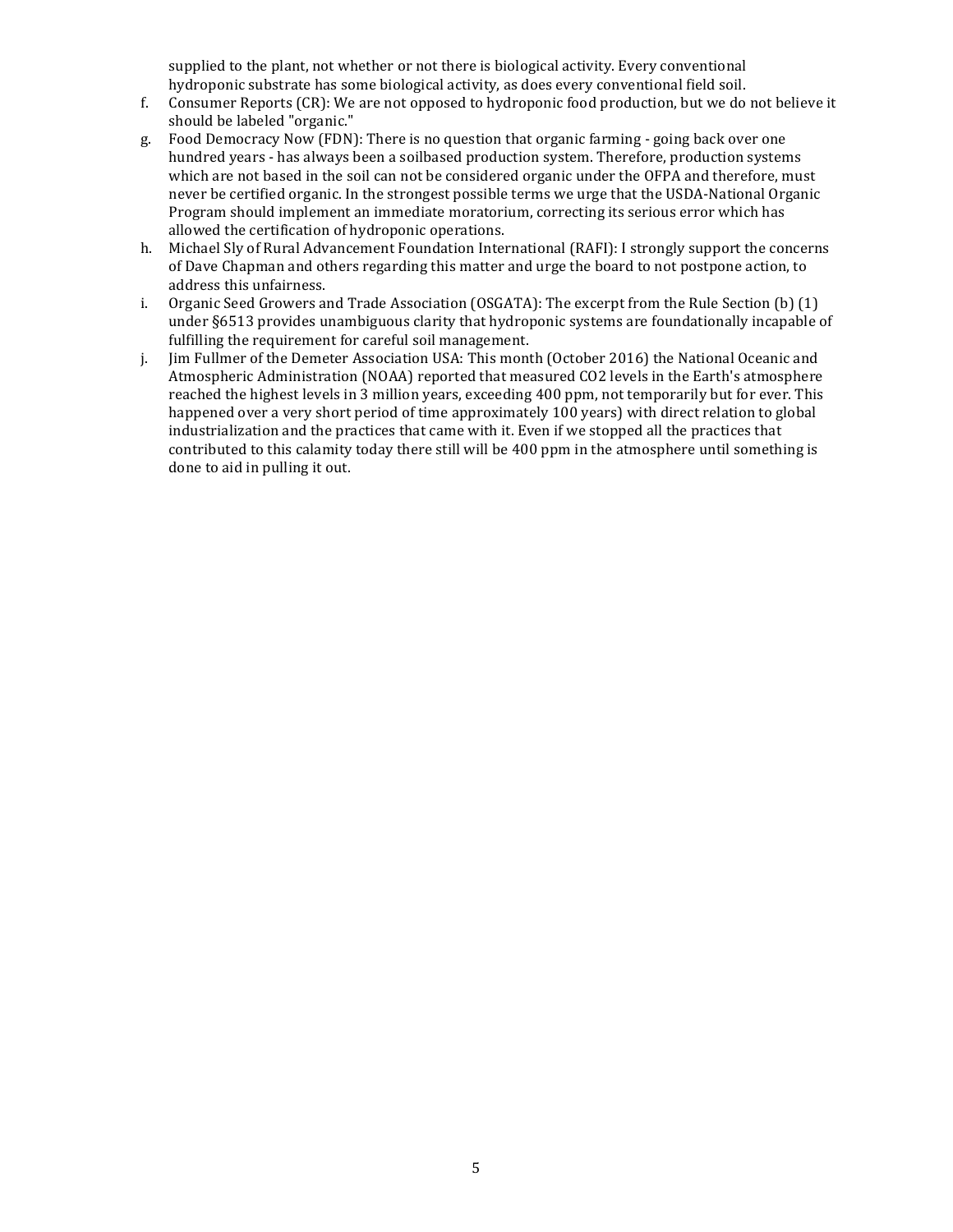# **Ancillary Substances in Cellulose - HS Proposal**

|                                   | <b>Support</b><br>Proposal | <b>Oppose</b><br><b>Proposal</b> | Neutral/<br><b>Seeks Clarification</b> |
|-----------------------------------|----------------------------|----------------------------------|----------------------------------------|
| <b>Beyond Pesticides</b>          |                            | $X_{a}$                          |                                        |
| <b>Consumer Reports</b>           |                            | $X_{b}$                          |                                        |
| <b>Center for Food Safety</b>     |                            | $X_c$                            |                                        |
| <b>National Organic Coalition</b> |                            | $X_d$                            |                                        |

#### **Notes:**

- a. Beyond Pesticides: The Handling Subcommittee has not performed the review necessary to support this proposal. Some of the substances that it would allow are toxic in any amount. Therefore, the NOSB must reject this proposal. The other ancillary substances proposed must also be reviewed. The HS should bring to the NOSB a proposal to prohibit the ancillary substances "polyvinylidene, vinyl chloride," kymene, and unspecified "resin." The statement, "Any additional ancillaries that fall within one of the functional classes listed below do not need to be reviewed further in order to be used" should be removed from all proposals on ancillary substances.
- b. Consumer Reports: Some of the materials identified as ancillary substances in cellulose raise concerns, such as kymene and vinyl chloride. If these materials are indeed used as ingredients in cellulose, it means that vinyl chloride and kymene could appear as unlisted ingredients in organic foods containing cellulose. According to the MSDS for kymene, it is a hazardous substance that may cause cancer. Vinyl chloride is a classified as Group 1 (carcinogenic to humans) by the International Agency for Research on Cancer. These materials may pose danger to humans, and their use in the production of organic foods should be reviewed. This is why we continue to argue that OFPA requires that *all* ingredients in certified organic foods must either be produced in accordance with the federal organic standards or must appear on the National List of Approved and Prohibited Substances. If the NOSB chooses not to take this approach, it should, at the very least, specify that kymene and vinyl chloride are not allowed as ancillary substances for cellulose in organic foods.
- c. Center for Food Safety: Ancillary substances must be reviewed against OFPA criteria by NOSB during the review of materials in which they are contained, taking a whole-formula approach that considers synergistic and cumulative effects of the known ancillary substances. NOSB has not conducted such a review for cellulose, and the ancillary substances proposed are not compatible with organic due to human health concerns (vinyl chloride and kymene) or the use of an inappropriately broad term (resin).
- d. National Organic Coalition: We applaud the HS for providing transparency into the ancillary substances used in cellulose, the list includes some substances that are toxic and should not be used in organic products. The presence of these materials on a list of materials used in organic products reveals problems with a process that identifies, but does not evaluate, ancillary substances. We stress the importance of thorough NOSB reviews of materials. The integrity of the organic label depends on the NOSB performing its role in evaluating substances as a gatekeeper for the National List. It is imperative that the NOSB develop a process for reviewing ancillary substances that allows the board and the public to evaluate hazards of the materials.

## **Attapulgite- HS 2019 Sunset**

|                          | <b>Support</b>   | <b>Oppose</b>    | Neutral/                   |
|--------------------------|------------------|------------------|----------------------------|
|                          | <b>Relisting</b> | <b>Relisting</b> | <b>Seeks Clarification</b> |
| <b>Beyond Pesticides</b> |                  | Λa               |                            |

#### **Notes:**

a. Beyond Pesticides: Given lack of support in 2015.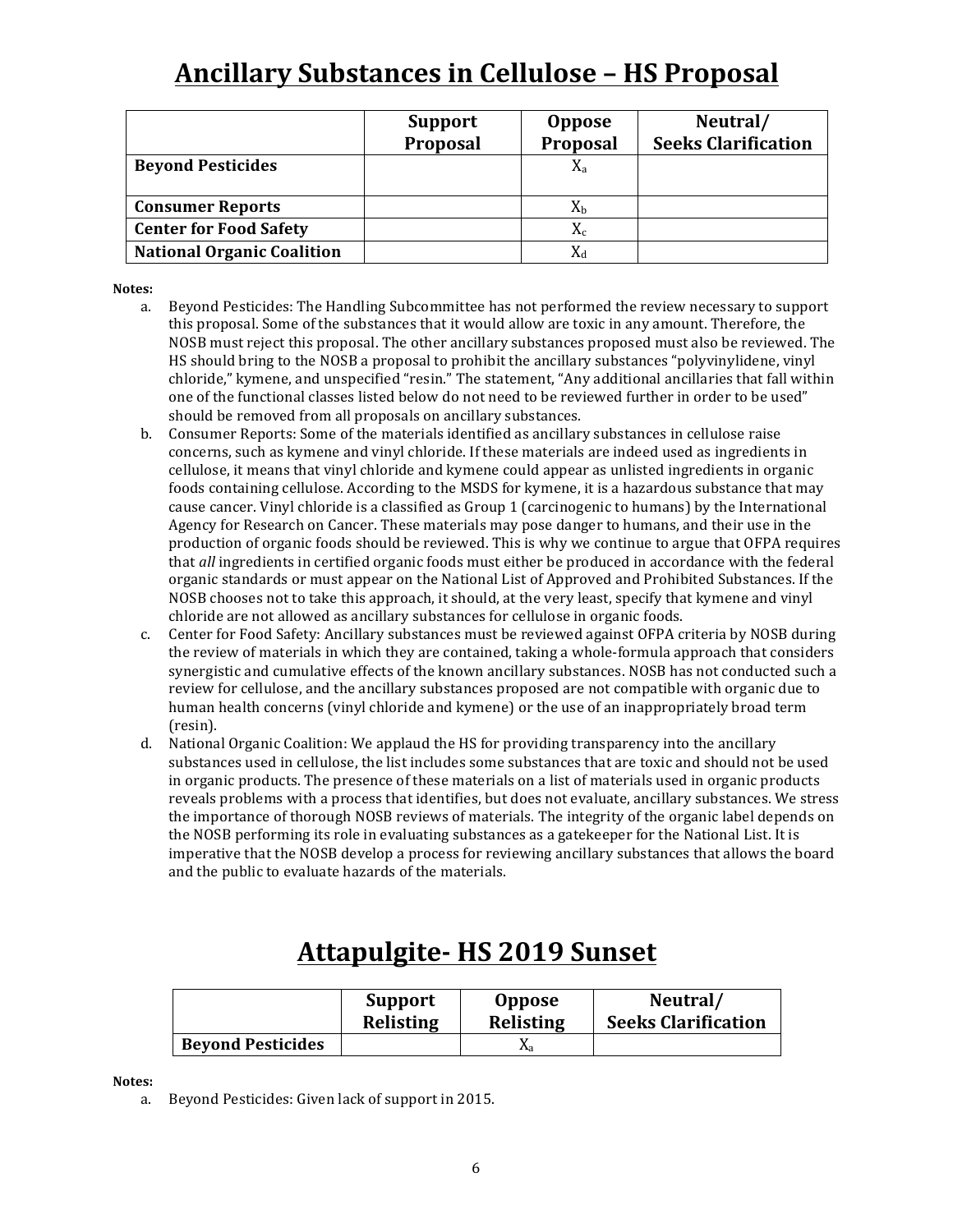### **Bentonite- HS 2019 Sunset**

|                          | <b>Support</b>   | <b>Oppose</b>    | Neutral/                   |
|--------------------------|------------------|------------------|----------------------------|
|                          | <b>Relisting</b> | <b>Relisting</b> | <b>Seeks Clarification</b> |
| <b>Beyond Pesticides</b> |                  |                  |                            |

**Notes:**

a. Beyond Pesticides: Given lack of support in 2015.

### Biodegradable biobased mulch film - CS 2019 Sunset

|                                   | <b>Support</b><br><b>Relisting</b> | <b>Oppose</b><br>Relisting | Neutral/<br><b>Seeks Clarification</b> |
|-----------------------------------|------------------------------------|----------------------------|----------------------------------------|
| The Cornucopia Institute          |                                    |                            |                                        |
| <b>Beyond Pesticides</b>          |                                    | Xь                         |                                        |
| <b>Center for Food Safety</b>     |                                    |                            | $X_c$                                  |
| <b>National Organic Coalition</b> |                                    |                            |                                        |

- a. The Cornucopia Institute: NOSB should reaffirm an earlier board decision that establishes the parameters for 100% biobased mulch. Considering the dearth of scientific data and the current lack of commercial availability of 100% biobased mulch, The Cornucopia Institute suggests that the board retains the listing for BBMF with an annotation that meets the standards of the law. The NOSB should reinforce the fundamental principles and safeguards of the NOSB's Fall 2012 decision that was intended to protect against adverse environmental impacts, including adverse effects to soil ecology.
- b. Beyond Pesticides: The 2015 report from the Organic Materials Review Institute (OMRI) and the 2016 supplemental technical review by OMRI confirm what many critics said when biodegradable biobased bioplastic mulch (BBBM) was first proposed for the National List –BBBM is "not ready for prime time." Biodegradable bioplastic mulch film and the associated definition should be removed from the regulations. Further research is needed before BBBM meeting OFPA criteria will be available. Furthermore, neither NOP nor the NOSB can weaken the requirement in OFPA that plastic mulch -bioplastic or other— be removed at the end of the growing season.
- c. Center for Food Safety: NOSB must reinforce for all stakeholders that only 100% biobased and biodegradable products comply with OFPA. This bar should not change even if no products currently on the market meet this standard.
- d. National Organic Coalition: Additional research is required, not only in regards to BBM that meet the OFPA criteria, but also into a standard that adequately measures the biodegradability of plastics buried in soil under diverse field soil conditions. This product is "not ready for primetime."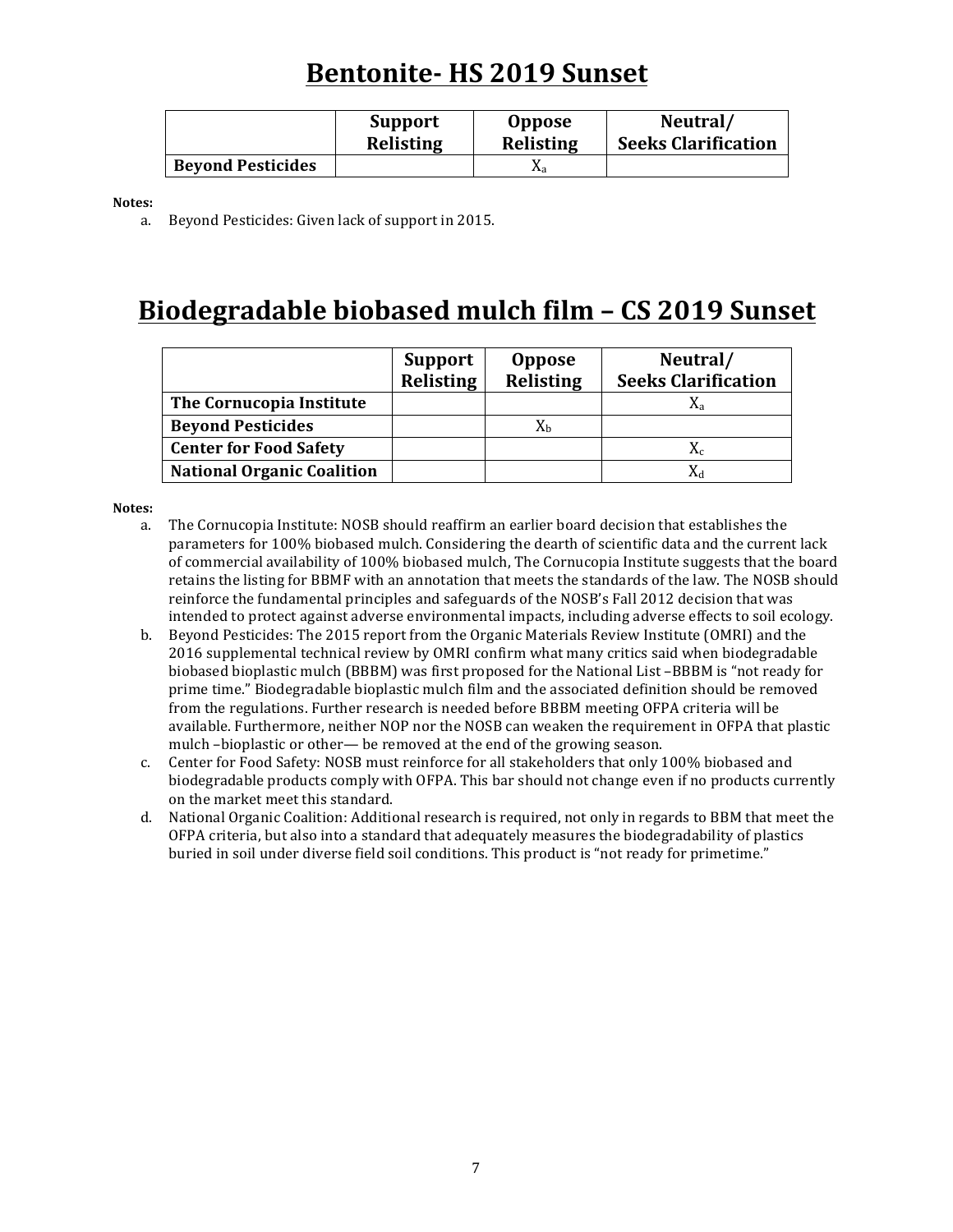# **Boric Acid – CS 2019 Sunset**

|                                   | <b>Support</b><br>Relisting | <b>Oppose</b><br><b>Relisting</b> | Neutral/<br><b>Seeks Clarification</b> |
|-----------------------------------|-----------------------------|-----------------------------------|----------------------------------------|
| <b>Beyond Pesticides</b>          |                             |                                   | Λа                                     |
| <b>National Organic Coalition</b> | Λh                          |                                   |                                        |

**Notes:**

- a. Beyond Pesticides: Although boric acid has long been considered a "least-toxic" pesticide when placed in traps as non-volatile bait or gel formulations that eliminate direct exposure, its use as a dust in structures can result in exposure and hazards for exposed people. With the challenging issues of health and environmental/mining impacts and available alternative materials and practices that may be less harmful, if boric acid remains on the National List, it should be further annotated, "for use only as bait in traps or in gel formulations." Since the NOP has allowed a number of annotation proposals to go forward in tandem with sunset proposals, we suggest that we suggest that the sunset motion be considered with an annotation motion.
- b. National Organic Coalition: We support relisting with a suggested annotation change. With the challenging issues of health and environmental/mining impacts, if boric acid remains on the National List, it should be further annotated, "for use only as bait in traps or in gel formulations."

|                               | <b>Support</b>    | <b>Oppose</b>     | Neutral/             |
|-------------------------------|-------------------|-------------------|----------------------|
|                               | <b>Discussion</b> | <b>Discussion</b> | <b>Seeks</b>         |
|                               | <b>Document</b>   | <b>Document</b>   | <b>Clarification</b> |
| The Cornucopia Institute      | $\rm X_a$         |                   |                      |
| <b>Beyond Pesticides</b>      | $X_{b}$           |                   |                      |
| <b>Consumer Reports</b>       | $\rm X_c$         |                   |                      |
| <b>Center for Food Safety</b> | $X_d$             |                   |                      |

### **BPA** in Packaging - HS Discussion Document

- a. The Cornucopia Institute: We are encouraged by the Handling Subcommittee's request for information and we oppose the use of BPA in any product labeled 'organic.' Numerous peer-reviewed studies show that BPA is an endocrine-disrupting chemical and is linked to a multitude of adverse health effects, including cancer, obesity, diabetes, neurological and behavioral problems, and reproductive issues.
- b. Beyond Pesticides: Bisphenol A (BPA) is an endocrine disrupting chemical that is used in the liners of food cans, including those by some organic processors. It leaches into the food. BPA should be prohibited for use in organic processing, but the NOSB must investigate alternative can linings and determine which are safe.
- c. Consumer Reports: The Handling Subcommittee writes, "organic food should be produced in a way that minimizes exposure to toxic materials in any form." We agree, and we appreciate the subcommittee's work to develop a discussion document on the topic of bisphenol A (BPA) in packaging materials. We will not be submitting comments on this topic prior to the March 30 deadline, because we need more time to review the discussion document and develop our comments.
- d. Center for Food Safety: BPA is an endocrine disrupter and should not be used in organic food packaging, as it can migrate into food products and pose health risks to consumers. Many alternatives to BPA should similarly be prohibited due to health concerns from their migration into foods from the packaging, including BPS, nanomaterials, and ortho-phthalates. NOP's recent policy memo on the prohibition of nanotechnology in organic does not go far enough to effectively eliminate nanomaterials from organic, as they may be petitioned for inclusion on the National List. In its investigation of packaging materials, NOSB should recommend that NOP correct this loophole and add nanotechnology to 205.105.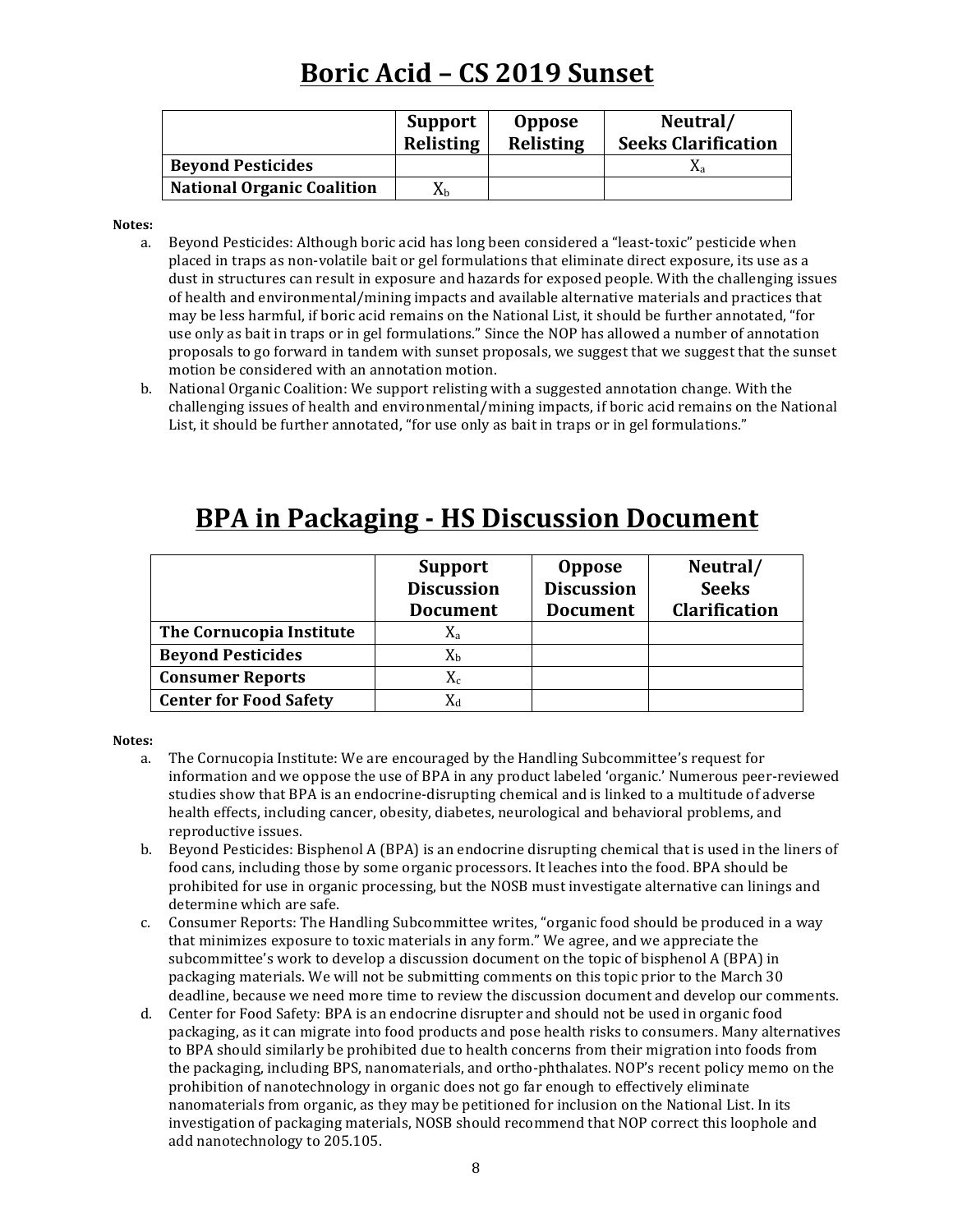# **Carbon Dioxide – HS 2019 Sunset**

|                                   | <b>Support</b><br><b>Relisting</b> | <b>Oppose</b><br>Relisting | Neutral/<br><b>Seeks Clarification</b> |
|-----------------------------------|------------------------------------|----------------------------|----------------------------------------|
| <b>Beyond Pesticides</b>          | Δа                                 |                            |                                        |
| <b>National Organic Coalition</b> |                                    |                            |                                        |

**Notes:**

a. Beyond Pesticides: Carbon dioxide is generally captured as a byproduct of other processes, so its release during organic handling is a delayed release rather than an increased release of a greenhouse gas. It is used in pest control to suffocate pests, to carbonate beverages, and in cooling or freezing.

#### **Casings – HS 2019 Sunset**

|                          | <b>Support</b>   | <b>Oppose</b>    | Neutral/                   |
|--------------------------|------------------|------------------|----------------------------|
|                          | <b>Relisting</b> | <b>Relisting</b> | <b>Seeks Clarification</b> |
| <b>Beyond Pesticides</b> |                  |                  | Λа                         |

#### **Notes:**

a. Beyond Pesticides: The evaluation of casings from processed intestines must take into consideration the use of pesticides in the non-organic production of corn and soybeans and ensure that GMO grains are not used in producing organic products. The NOSB must consider the availability of organic intestines for this purpose, as well as the potential availability of casings if the demand was enhanced by removal of this listing. The NOSB should discuss ways to encourage the availability of organic casings and add an expiration date as a way of incentivizing the development of an organic alternative.

# **Chlorhexidine – LS 2019 Sunset**

|                                   | <b>Support</b><br><b>Relisting</b> | <b>Oppose</b><br><b>Relisting</b> | Neutral/<br><b>Seeks Clarification</b> |
|-----------------------------------|------------------------------------|-----------------------------------|----------------------------------------|
| <b>Beyond Pesticides</b>          |                                    |                                   | Åа                                     |
| <b>National Organic Coalition</b> | Λh                                 |                                   |                                        |

- a. Beyond Pesticides: Organic producers should not be countering resistance to medications (or pesticides) through introduction of another toxic chemical, particularly one that depends on chlorine chemistry. Beyond Pesticides does not object to the use of chlorhexidine "for surgical procedures conducted by a veterinarian." However, the annotation, "Allowed for use as a teat dip when alternative germicidal agents and/or physical barriers have lost their effectiveness" should be removed. If the NOSB chooses this option, we suggest that the LS develop an annotation that could be considered with the sunset proposal.
- b. National Organic Coalition: Chlorhexidine should be relisted for use in surgical procedures. The NOSB should weigh evidence concerning its needs as a teat dip, given the findings of the technical review that natural materials are just as effective.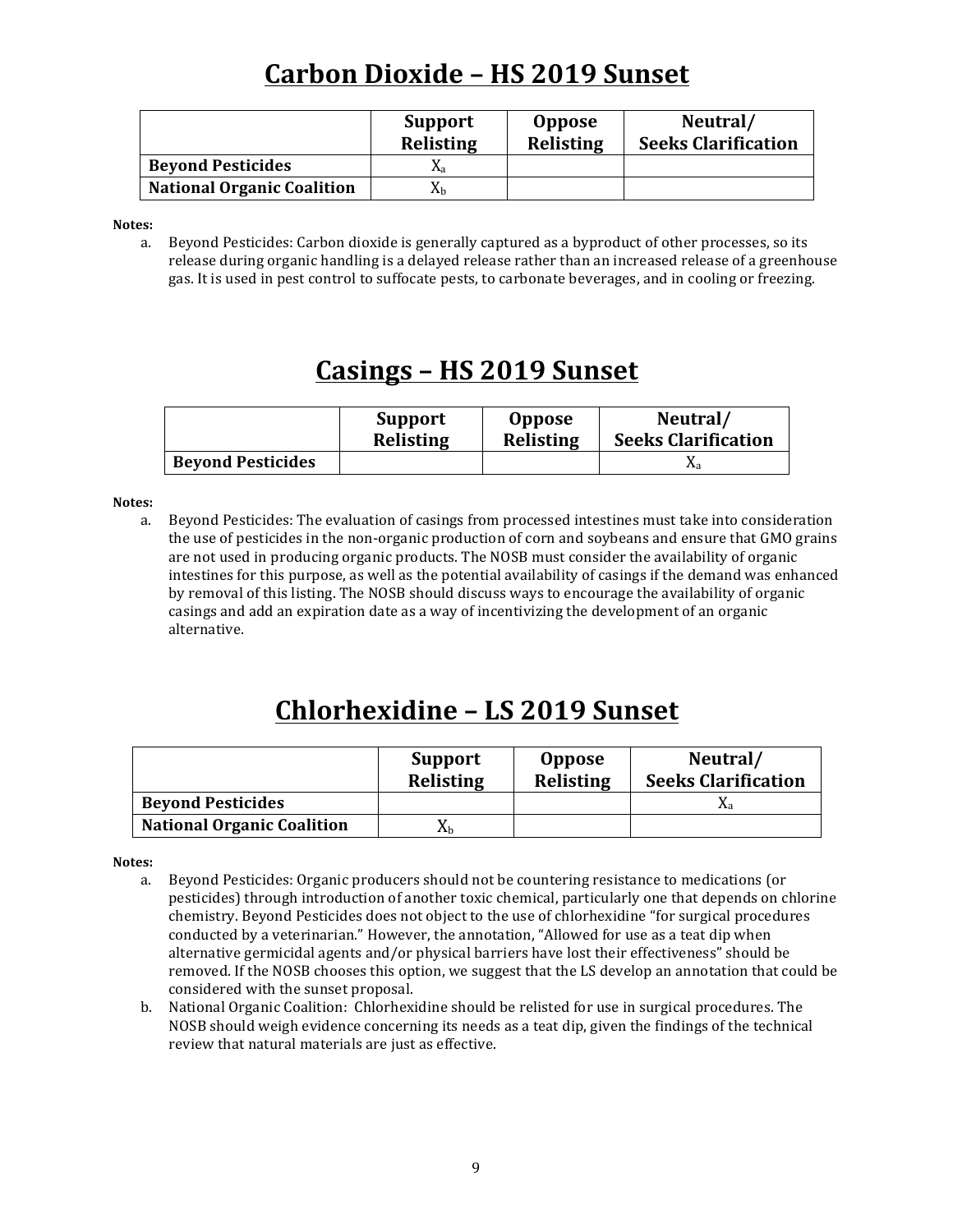### **Chlorine Materials - HS/LS/CS 2019 Sunset Calcium hypochlorite, Chlorine dioxide, Sodium hypochlorite**

|                          | <b>Support</b> | <b>Oppose</b>    | Neutral/                   |
|--------------------------|----------------|------------------|----------------------------|
|                          | Relisting      | <b>Relisting</b> | <b>Seeks Clarification</b> |
| <b>Beyond Pesticides</b> |                |                  | Лa                         |

#### **Notes:**

a. Beyond Pesticides: This comment addresses calcium hypochlorite, chlorine dioxide, and sodium *hypchlorite for crops; acidified sodium chlorite, calcium hypochlorite, chlorine dioxide, and sodium hypchlorite for handling; and calcium hypochlorite, chlorine dioxide, and sodium hypchlorite for livestock.*

To the extent possible, organic should be chlorine-free. Chlorine is hazardous in its production, transportation, storage, use, and disposal. EPA's Design for the Environment has identified safer viable alternatives for some or all uses, including other materials on the National List. It is time for the NOSB to update its thinking and approach to cleaners and disinfectants. Several steps need to be taken:

- 1. OFPA requires that materials on the National List be itemized "by specific use or application." Iustification of listing of chlorine materials requires that the NOSB identify the uses for which they are needed. Needs for cleaners, sanitizers, disinfectants, and sterilants must be distinguished.
- 2. Freedom from microbes is not always good. Not only is sterility often unnecessary, but it is also sometimes counterproductive because eliminating benign microbes can make room for spoilage organisms or pathogens.
- 3. Establishing the need for a "sanitizer" requires a demonstration that a certain degree of freedom from microbes is required. The NOSB must establish when microbes should be removed from what and the degree to which they must be removed.
- 4. Alternative practices and materials must be considered, such as those identified by technical reviews and EPA's Safer Choice Program.
- 5. NOSB must examine the need for these materials in light of alternatives and hazards.
- 6. Chlorine compounds have long been identified as hazardous to humans and the environment. The NOSB, in reviewing the listings of these materials, must delve into the needs, alternatives, and hazards.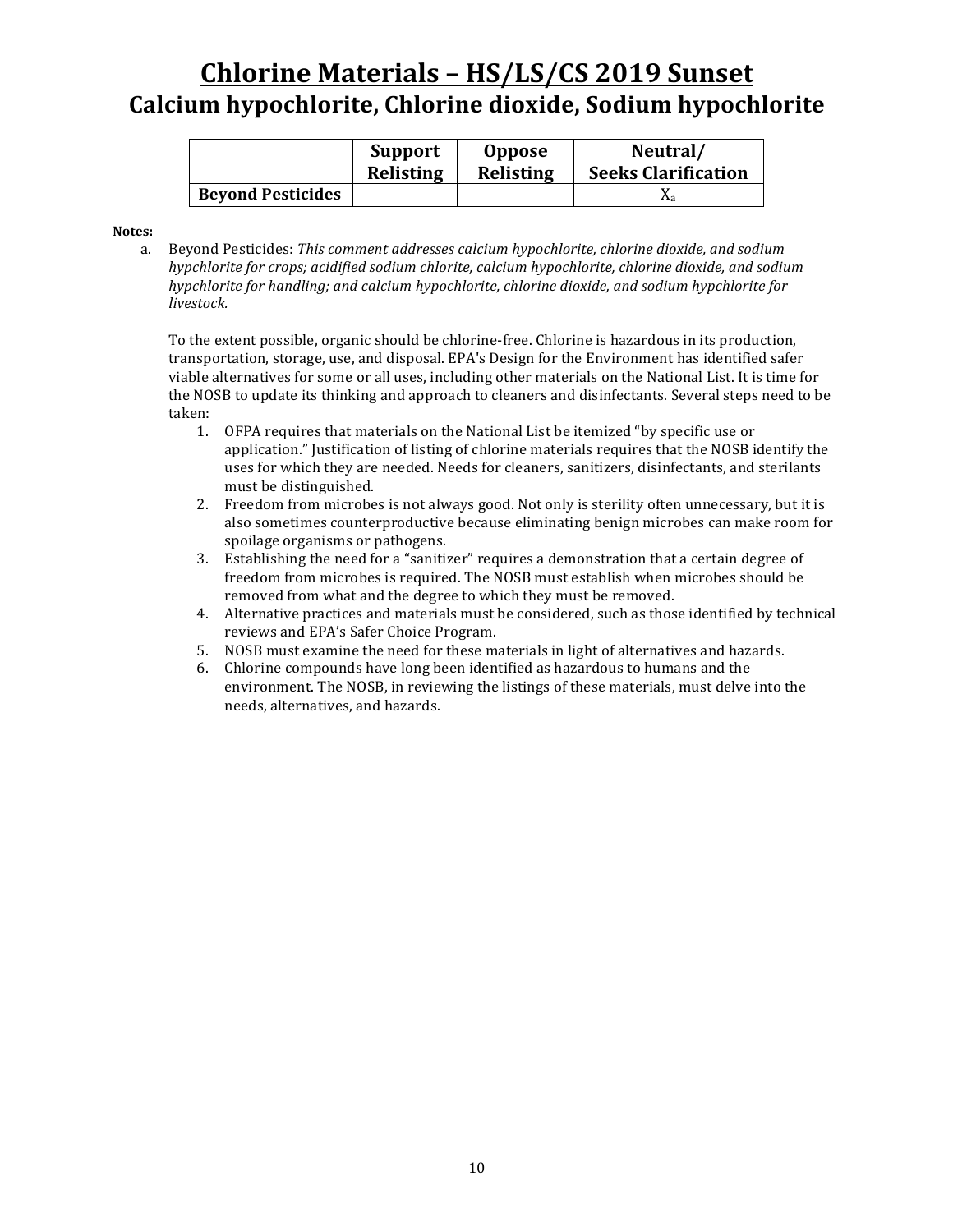# **Clarifying "Emergency" for Use of Synthetic Parasiticides in Organic Livestock Production - LS Disc Doc**

|                                   | <b>Support</b><br><b>Discussion</b><br><b>Document</b> | <b>Oppose</b><br><b>Discussion</b><br><b>Document</b> | Neutral/<br><b>Seeks</b><br><b>Clarification</b> |
|-----------------------------------|--------------------------------------------------------|-------------------------------------------------------|--------------------------------------------------|
| The Cornucopia Institute          | $X_{a}$                                                |                                                       |                                                  |
| <b>Beyond Pesticides</b>          | $\rm X_b$                                              |                                                       |                                                  |
| <b>Center for Food Safety</b>     | $\rm X_c$                                              |                                                       |                                                  |
| <b>National Organic Coalition</b> | Xл                                                     |                                                       |                                                  |

#### **Notes:**

- a. The Cornucopia Institute: There needs to be more examination of the withholding times and whether the dairy, meat, and fiber produced by livestock given synthetic parasiticides is free of those same chemicals or their components. In addition to the following comments, Cornucopia feels that when an animal is given synthetic parasiticides it should lose organic status.
- b. Beyond Pesticides: We suggest the following definition, which is an edited form of the definition suggested by NODPA: "A livestock emergency is an urgent, non-routine situation in which the organic system plan's preventive measures and veterinary bio logics are proven, by laboratory analysis and visual inspection, to be inadequate to prevent life - threatening illness or to alleviate pain and suffering . In such cases, a producer must administer the emergency treatment  $(\frac{6205.238(c)}{7})$ . Organic certificat ion will be retained provided, that, such treatments are allowed under  $\S 205.603$ and the organic system plan is changed to prevent a similar livestock emergency in individual animals or the whole herd/flock in future years as required under  $\S205.238(a)$ ."
- c. Center for Food Safety: Recommends using the definition of livestock emergency put forward by the Northeast Organic Dairy Producers Alliance (NODPA) (unedited).
- d. National Organic Coalition: A livestock emergency is an urgent, non-routine situation in which the organic system plan's preventive measures and veterinary biologics are proven, by laboratory analysis and visual inspection, to be inadequate to prevent life-threatening illness or to alleviate pain and suffering. In such cases, a producer must administer the emergency treatment  $(8205.238(c)(7))$ . Organic certification will be retained provided that such treatments are allowed under §205.603 and the organic system plan is changed to prevent a similar livestock emergency in individual animals or the whole herd/flock in future years as required under  $\S205.238(a)$ . For further clarification, the organic system plan's preventive measures should be defined through a hierarchy of management practices first, natural materials second, and approved synthetics third.

### **Copper Sulfate – LS 2019 Sunset**

|                                   | Support<br><b>Relisting</b> | <b>Oppose</b><br>Relisting | Neutral/<br><b>Seeks Clarification</b> |
|-----------------------------------|-----------------------------|----------------------------|----------------------------------------|
| <b>Beyond Pesticides</b>          |                             |                            | Åа                                     |
| <b>National Organic Coalition</b> |                             |                            | Δh.                                    |

- a. Beyond Pesticides (BP): Copper sulfate is used in foot baths and mixed with manure for spreading on fields for disposal. The listing should be annotated, "Substance must be used and disposed of in a manner that minimizes accumulation of copper in the soil, as shown by routine soil testing." This is comparable to the annotation for copper sulfate in crops. If the NOSB chooses this option, we suggest that the LS develop an annotation that could be considered with the sunset proposal.
- b. National Organic Coalition: Support BP's comment.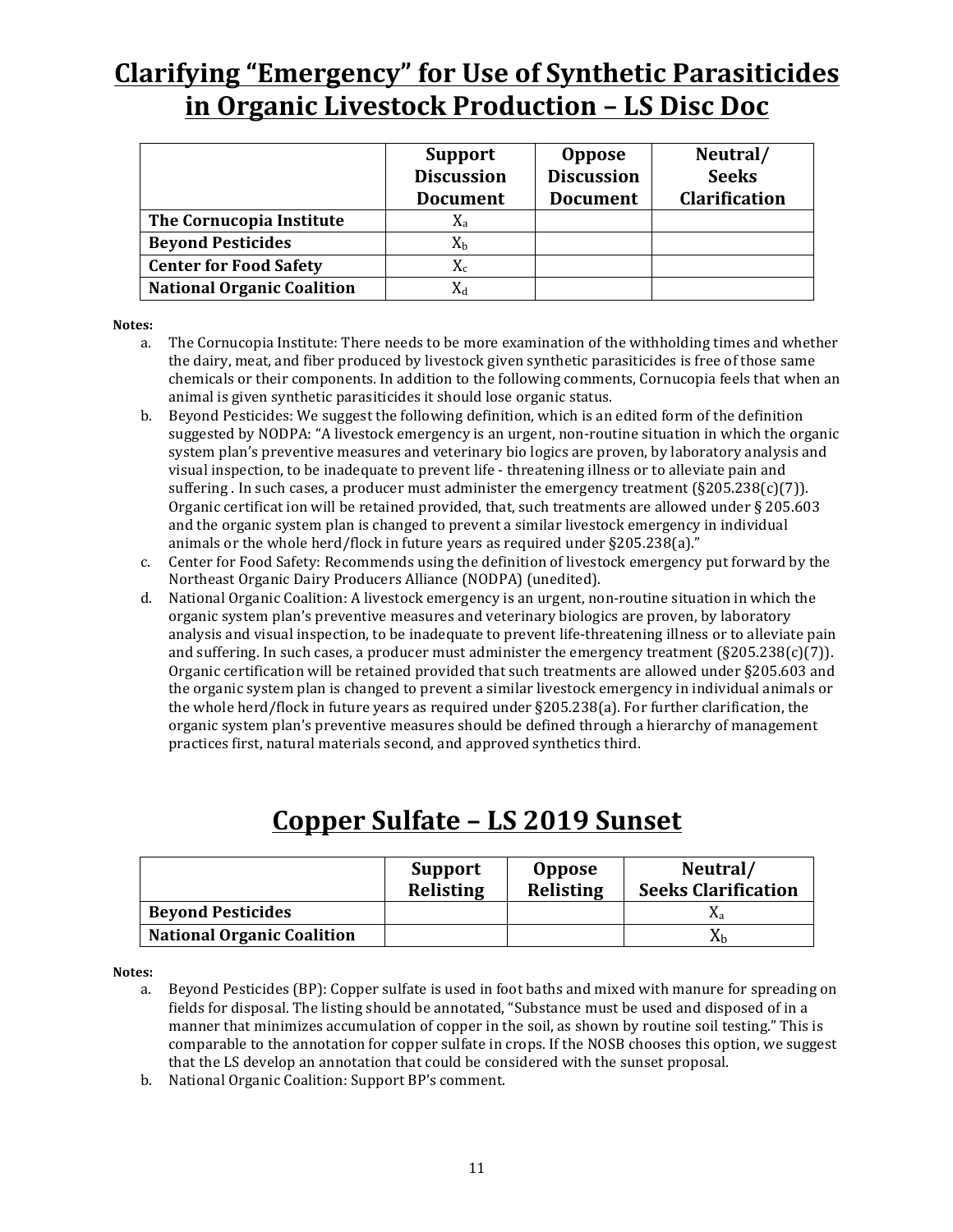# **Copper Sulfate/Coppers, fixed - CS 2019 Sunset**

|                                   | Support | <b>Oppose</b> | Neutral/                   |
|-----------------------------------|---------|---------------|----------------------------|
|                                   |         |               | <b>Seeks Clarification</b> |
| The Cornucopia Institute          |         |               |                            |
| <b>Beyond Pesticides</b>          |         |               |                            |
| <b>Center for Food Safety</b>     |         |               |                            |
| <b>National Organic Coalition</b> |         |               |                            |

#### **Notes:**

- a. The Cornucopia Institute: We support the relisting of synthetic copper sulfate and fixed copper products, as "**restricted use" materials**, provided that copper products are used in a manner that minimizes copper accumulation in the soil, and **with the added annotation: no visible residue is** allowed on harvested crops and use needs to document multiple alternative attempts to control target including in-field diversity.
- b. Beyond Pesticides: The NOSB must not let another sunset review of copper materials pass without taking steps to comply with OFPA in itemizing, "by specific use or application," the uses of copper. A Technical Review should enumerate and evaluate needs for copper materials in organic production. Since copper products are among the most hazardous materials for workers used in organic production and generate significant criticism of organic production, this is an appropriate place to stress the importance of appropriate Personal Protective Equipment and compliance with EPA's Worker Protection Standard. We suggest this worker protection annotation, "Steps to meet worker protection standards must be documented in the Organic System Plan." Since the NOP has allowed a number of annotation proposals to go forward in tandem with sunset proposals, we suggest that the sunset motion be considered with an annotation motion.
- c. Center for Food Safety: We support the relisting of copper sulfate/fixed coppers at this time, but urge the NOSB to recommend measures to ensure copper products are used only when absolutely necessary and in a manner consistent with organic. In particular, NOSB needs to undertake research aimed at providing a picture of when producers resort to copper use, the strategies employed prior to resorting to copper, and the amounts applied when used.
- d. National Organic Coalition: There is a need for the NOSB to weigh and balance concerns regarding the toxicity of copper; however, NOC is also mindful of the fact that, at this time, alternatives are not yet be available to address the many combinations of diseases and affected crops for which copper may be the only practical control. That is why we support renewing fixed coppers and copper sulfate on the National List while we simultaneously call for immediate, targeted research to identify management practices and less toxic alternative materials for addressing disease control in the wide range of crops produced by organic farmers.

#### **Diatomaceous Earth – HS 2019 Sunset**

|                          | <b>Support</b>   | <b>Oppose</b>    | Neutral/                   |
|--------------------------|------------------|------------------|----------------------------|
|                          | <b>Relisting</b> | <b>Relisting</b> | <b>Seeks Clarification</b> |
| <b>Beyond Pesticides</b> |                  |                  | Λа                         |

**Notes:**

a. Beyond Pesticides: Diatomaceous earth is in need of an up-to-date review of need, alternatives, and hazards of manufacturing and mining.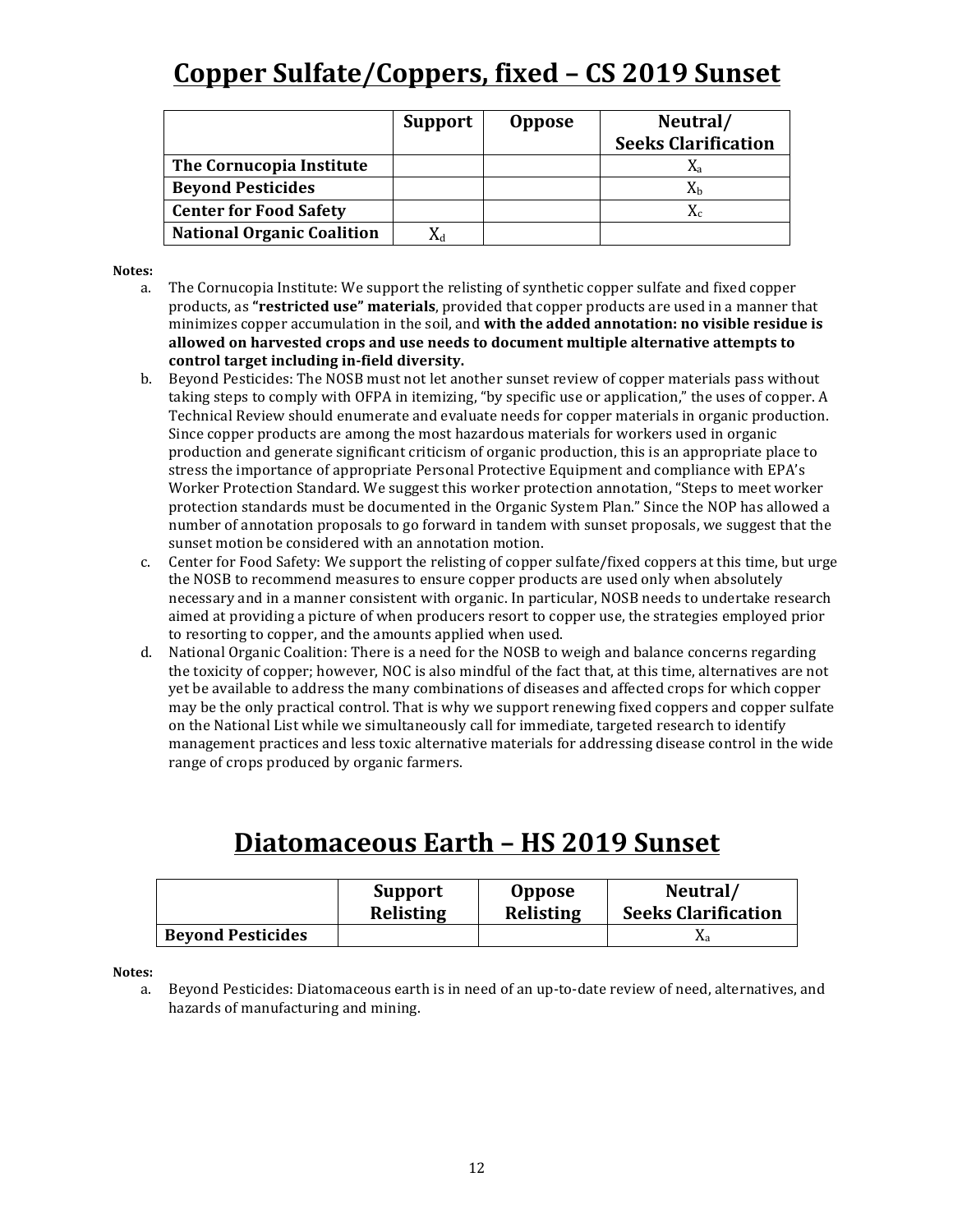## **Eliminating the Incentive to Convert Native Ecosystems into Organic Crop Production - CACS Discussion Doc**

|                                   | <b>Support</b> | <b>Oppose</b> | Neutral/                   |
|-----------------------------------|----------------|---------------|----------------------------|
|                                   | Disc Doc       | Disc Doc      | <b>Seeks Clarification</b> |
| <b>Farmers/Citizens</b>           | 455            |               |                            |
| The Cornucopia Institute          | $X_{a}$        |               |                            |
|                                   |                |               |                            |
| <b>Beyond Pesticides</b>          | $X_{b}$        |               |                            |
| <b>Consumer Reports</b>           | $X_c$          |               |                            |
| <b>Center for Food Safety</b>     | $X_d$          |               |                            |
| <b>National Organic Coalition</b> | $X_{e}$        |               |                            |
| <b>Wild Farm Alliance</b>         | $X_f$          |               |                            |

- a. The Cornucopia Institute: A complete prohibition is the best way to prevent the conversion of highvalue land and fragile ecosystems. However, using an eligibility period of five years would deincentivize conversion of high-value lands.
- b. Beyond Pesticides: NOP's three-year waiting period for transitioning to organic production serves a critical purpose and it should be retained. However, we urge NOSB to recognize that the conversion of high value conservation lands and fragile ecosystems is an unintended consequence of the requirement, and to develop regulatory language to prohibit such conversion. Protection of biodiversity cannot wait for the regulatory timetable, so we call upon NOSB and NOP to develop guidance, while simultaneously working on regulations. "High value conservation land" and "fragile ecosystems" are two separate concepts. Both classes of land should be protected. We support WFA's definition of the former. NOP should recognize that habitat is already so fragmented that further destruction of natural lands threatens entire ecological communities.
- c. Consumer Reports: We agree that the conversion of native ecosystems to farmland can have negative impacts on biodiversity and the environment. There is an incentive to convert previously unproductive land, which has not been farmed and, therefore, has not been treated with prohibited chemicals, to organic farmland because it eliminates the three-year conversion period. We support the effort of the NOSB to address this important issue. However, we will not be submitting comments on this topic prior to the March 30 deadline, because we need more time to review the discussion document and develop our comments.
- d. Center for Food Safety: We appreciate the discussion document and the intent of NOSB. NOSB should identify ways to amend the regulations to discourage landowners from converting land to organic that should remain uncultivated, and recommend a framework to assist landowners and certifiers in determining when uncultivated land may be appropriate for conversion to organic and identifying strategies for converting that land in a manner that protects or enhances the existing ecosystem.
- e. National Organic Coalition: We support the Dicussion Document and submitted brief comments as a placeholder for more in-depth comments to be made after the spring docket closes, when we can approach the subject with more time and thoughtful consideration. Several additional areas of consideration were suggested: 1) The definition of the land to be protected is paramount to the successful implementation of a policy to protect native ecosystems. 2) Methods for verifying the history of the land are important. 3) Creating a standard that can be applied with fairness and equality. See full comments for additional topics under each.
- f. Wild Farm Alliance: The term "High Conservation Value Areas" has international recognition and should be used instead of "fragile ecosystems." A rule change is required. We recommend that land should not be eligible for five years between first requesting organic certification to the allowance of that ecosystem to be transformed to organic production. WFA provides suggested defined terms and NOP regulatory changes.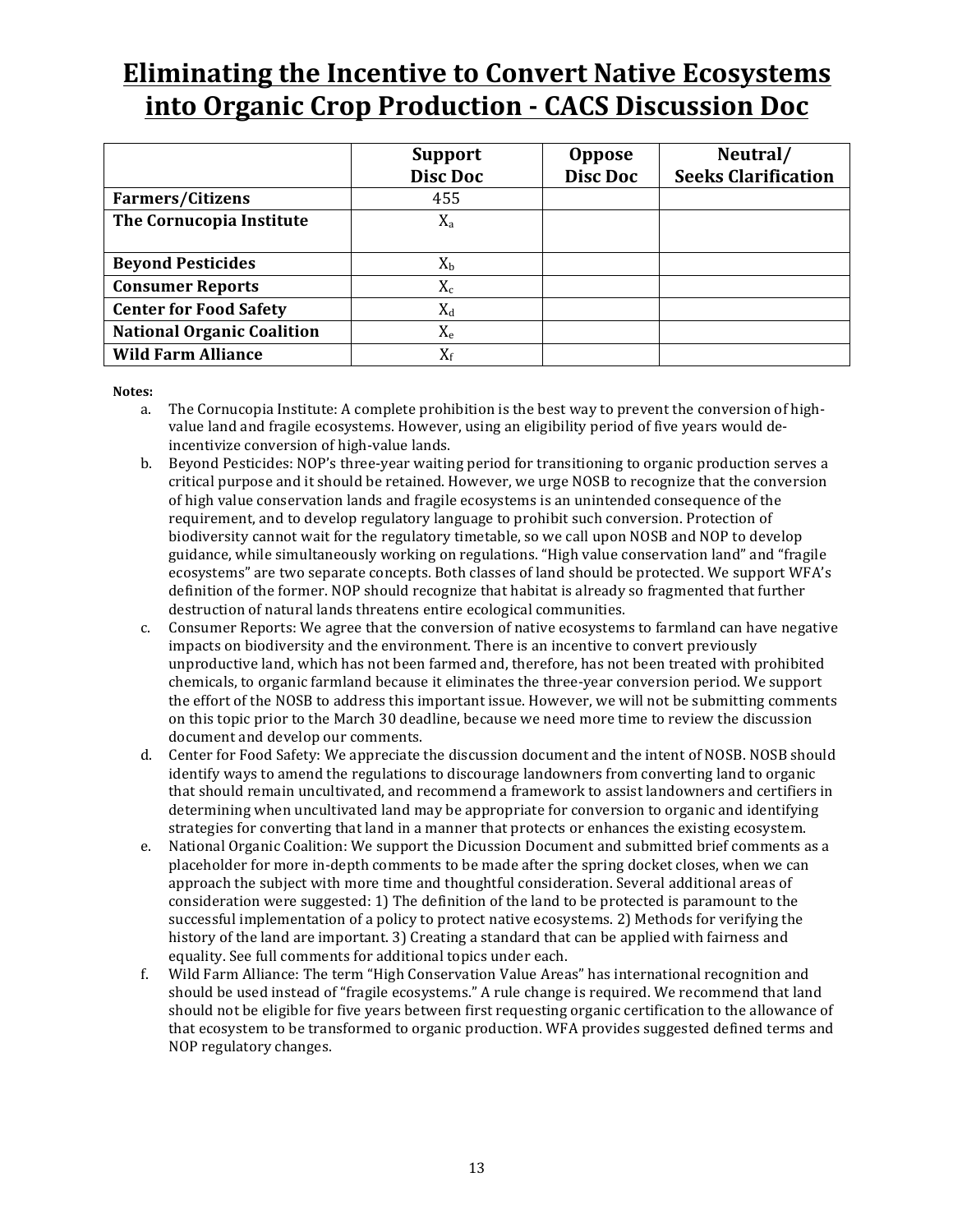## **Glucose – LS 2019 Sunset**

|                                   | <b>Support</b><br><b>Relisting</b> | <b>Oppose</b><br><b>Relisting</b> | Neutral/<br><b>Seeks Clarification</b> |
|-----------------------------------|------------------------------------|-----------------------------------|----------------------------------------|
| <b>Beyond Pesticides</b>          | Δа                                 |                                   |                                        |
| <b>National Organic Coalition</b> |                                    |                                   |                                        |

**Notes:**

a. Beyond Pesticides: Glucose should be relisted because of its importance in treatment and the absence of adverse effects.

### **Herbicides, soap-based – CS 2019 Sunset**

|                          | <b>Support</b>   | <b>Oppose</b>    | Neutral/                   |
|--------------------------|------------------|------------------|----------------------------|
|                          | <b>Relisting</b> | <b>Relisting</b> | <b>Seeks Clarification</b> |
| <b>Beyond Pesticides</b> |                  | Λа               |                            |

#### **Notes:**

a. Beyond Pesticides: Herbicidal soaps should be allowed to sunset because they do not meet the criteria for listing on the National List. They may harm many soil-dwelling organisms including insects, earthworms, and nematodes that are supportive of organic production. The annotation restricts its use to non-crop areas, but these areas should be sources of biodiversity that support the farm. Herbicidal soaps are unnecessary-several natural materials and alternative practices can be used instead. Herbicidal soaps are non-selective synthetic herbicides. The NOSB has generally found synthetic herbicides to be incompatible with organic practices.

## **Humic Acids– CS 2019 Sunset**

|                          | <b>Support</b> | <b>Oppose</b>    | Neutral/                   |
|--------------------------|----------------|------------------|----------------------------|
|                          | Relisting      | <b>Relisting</b> | <b>Seeks Clarification</b> |
| <b>Beyond Pesticides</b> |                | $\Lambda$ a      |                            |

**Notes**

a. Beyond Pesticides: Synthetic humic acids present environmental hazards in extraction, are not essential, and are not compatible with organic production. Synthetic humic acids may play a role in the transition to organic, but are incompatible with organic practices and should not be used on certified organic farms. An annotation to the effect that "humic acid may be used in the transition to organic if accompanied by a plan for building soil that provides adequate nutrition through soilbuilding practices and organic inputs" would be acceptable. If the NOSB chooses this option, then we suggest that we suggest that the sunset motion be considered with an annotation motion.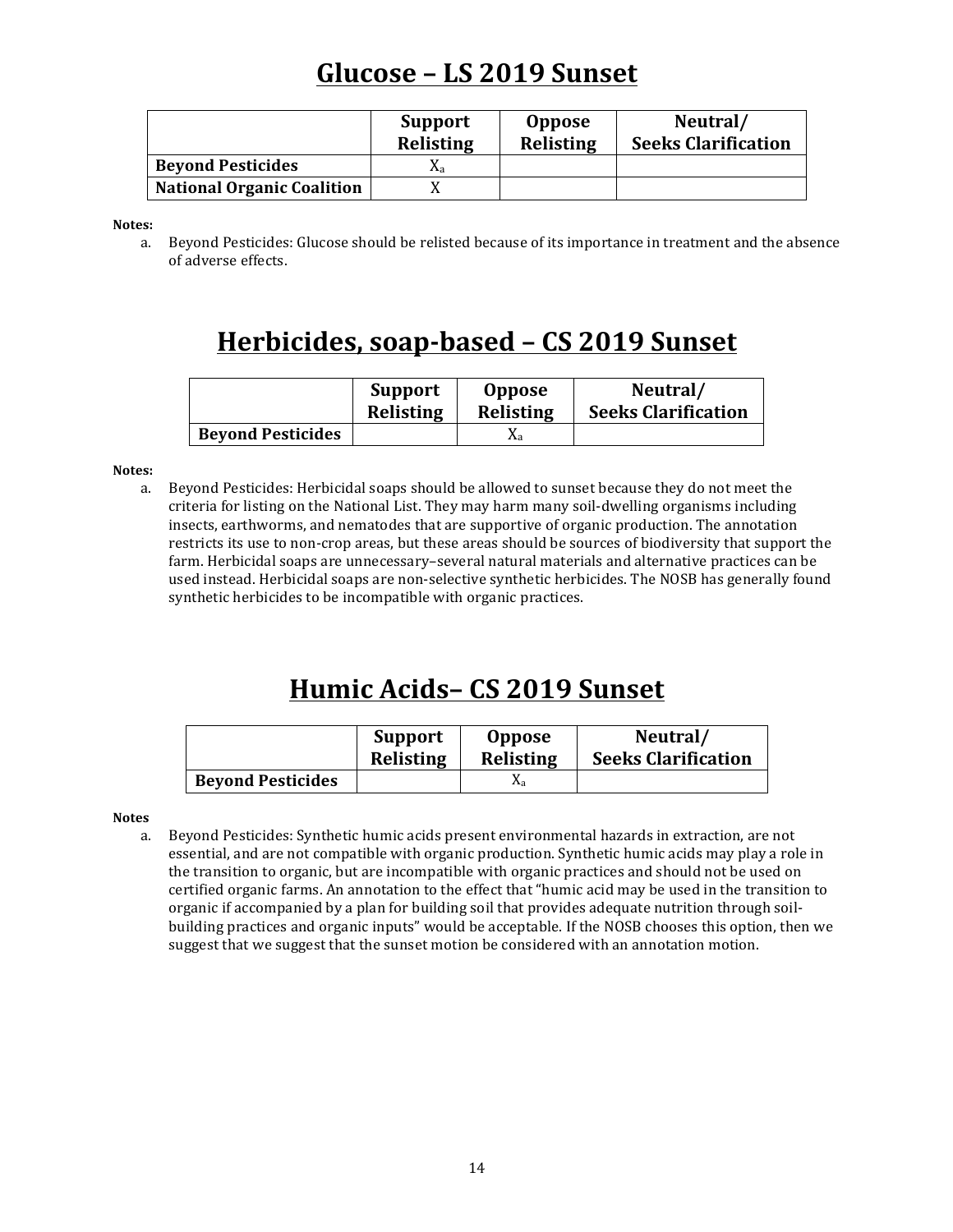# **Konjac Flour - HS 2019 Sunset**

|                          | <b>Support</b> | <b>Oppose</b>    | Neutral/                   |
|--------------------------|----------------|------------------|----------------------------|
|                          | Relisting      | <b>Relisting</b> | <b>Seeks Clarification</b> |
| <b>Beyond Pesticides</b> |                |                  |                            |

**Notes:**

a. Beyond Pesticides: Konjac flour should be allowed to sunset because of the hazards of pesticides used in its culture and the availability of organic konjac as documented by the HS in 2015.

#### **Lead salts – CS 2019 Sunset**

|                          | <b>Support</b>   | <b>Oppose</b>    | Neutral/                   |
|--------------------------|------------------|------------------|----------------------------|
|                          | <b>Relisting</b> | <b>Relisting</b> | <b>Seeks Clarification</b> |
| <b>Beyond Pesticides</b> | Λа               |                  |                            |

#### **Notes:**

a. Beyond Pesticides: Although OFPA specifically prohibits the use of lead salts in organic crop production, and they are no longer registered for pesticidal use by EPA, good government requires that regulations be backed up by reference to legal criteria. Such justification should be provided for lead salts. The Crops Subcommittee should consult the *Toxicological Profile for Lead* prepared by the Agency for Toxic Substances and Disease Registry in preparing its justification document. Lead salts are highly toxic and persistent, bioconcentrate in plants and animals, and cause a number of toxic effects, including the impairment of neurological development in children. They should remain listed on §602 as prohibited in organic production.

#### Lidocaine - LS 2019 Sunset

|                                   | <b>Support</b><br><b>Relisting</b> | <b>Oppose</b><br><b>Relisting</b> | Neutral/<br><b>Seeks Clarification</b> |
|-----------------------------------|------------------------------------|-----------------------------------|----------------------------------------|
| The Cornucopia Institute          | Λа                                 |                                   |                                        |
| <b>Beyond Pesticides</b>          | Лh                                 |                                   |                                        |
| <b>National Organic Coalition</b> | Λc                                 |                                   |                                        |

- a. The Corncuopia Institute: Lidocaine is a relatively safe, effective, widely available, local anesthetic used to reduce pain in an animal during veterinary surgical procedures or during dehorning. Potential toxicity is minimal when used appropriately. Safe and effective non-synthetic alternatives are not available.
- b. Beyond Pesticides: Lidocaine and procaine should be relisted (with the annotation added in 2015) because they support the humane treatment of animals in minor surgery and are rapidly cleared from the body.
- c. National Organic Coalition: NOC supports the relisting of lidocaine and procaine (with the annotation added in 2015) because they support the humane treatment of animals in minor surgery and are rapidly cleared from the body.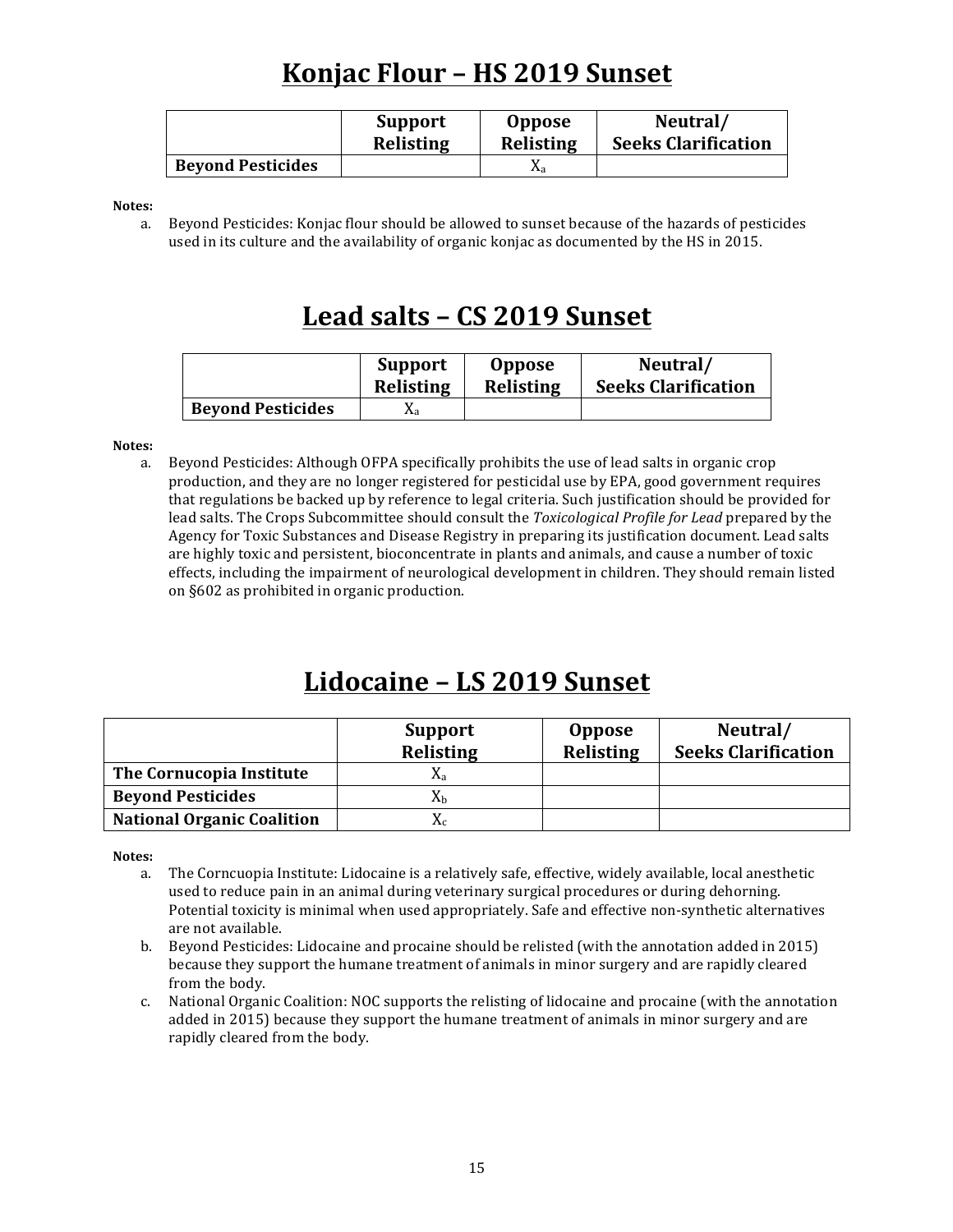# **L-Methionine - HS Petitioned**

|                          | <b>Support</b><br><b>Listing</b> | <b>Oppose</b><br><b>Listing</b> | Neutral/<br><b>Seeks Clarification</b> |
|--------------------------|----------------------------------|---------------------------------|----------------------------------------|
| <b>Beyond Pesticides</b> |                                  | Λа                              |                                        |
| <b>Consumer Reports</b>  |                                  |                                 |                                        |

**Notes:**

- a. Beyond Pesticides: Infant and pediatric enteral soy formulas (and the synthetic and nonorganic additives that make them possible) do not meet the compatibility criterion for listing materials on the National List for use in products labeled "organic" or "100% organic" because they provide macronutrients in synthetic or nonorganic form. For those cases in which such a formula is necessary, support high quality formula labeled "made with organic soy" should be used.
- b. Consumer Reports: We are not opposed to adding L-methionine to the National List with the annotation, "For use in nutritionally complete pediatric enteral formulas based on soy protein." Lmethionine is an essential amino acid, and pediatric soy-based enteral formulas would be nutritionally deficient without it.

# **Magnesium Chloride - HS 2019 Sunset**

|                          | <b>Support</b> | <b>Oppose</b> | Neutral/                   |
|--------------------------|----------------|---------------|----------------------------|
|                          | Relisting      | Relisting     | <b>Seeks Clarification</b> |
| <b>Beyond Pesticides</b> |                |               |                            |

#### **Notes:**

a. Beyond Pesticides: The HS should revisit the classification decision for magnesium chloride derived from sea water. If it is found to be nonsynthetic, then it should be petitioned for listing on  $\S205.605(a)$  and removed from  $\S205.605(b)$ . The only use supported by comments is the use for tofu, so it should be annotated, "as a coagulant in making tofu."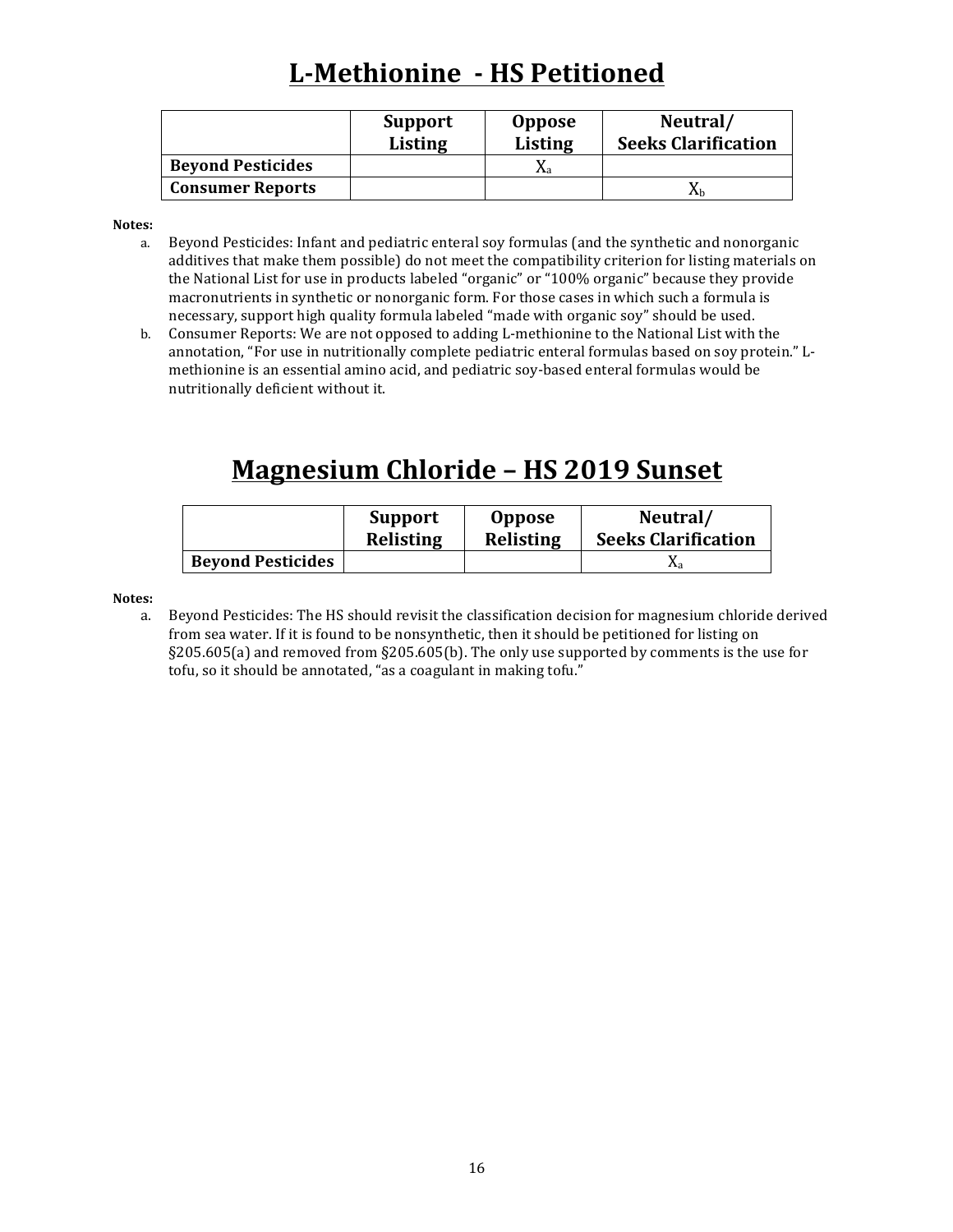# **Marine Algae Listings on the NL - HS Proposal**

|                                   | <b>Support</b><br>Proposal | <b>Oppose</b><br>Proposal | Neutral/<br><b>Seeks Clarification</b> |
|-----------------------------------|----------------------------|---------------------------|----------------------------------------|
| <b>Beyond Pesticides</b>          | $X_{a}$                    |                           |                                        |
| <b>Consumer Reports</b>           | $X_{h}$                    |                           |                                        |
| <b>Center for Food Safety</b>     | $X_c$                      |                           |                                        |
| <b>National Organic Coalition</b> |                            |                           |                                        |

#### **Notes:**

- a. Beyond Pesticides: The HS proposal to specify the particular seaweeds used in aquatic plant listing on §205.605 and §205.606 should be adopted by the NOSB. The NOSB should also create criteria that prohibits use of marine algae that are threatened by overharvesting or whose harvest is ecologically disruptive.
- b. Consumer Reports: We support the effort to clarify and annotate the marine algae listings through use of Latin binomials. However, we do not support the first proposal, which only uses class names, and would therefore use identical annotations for agar-agar and carrageenan, which belong to the same class. Since the board voted to remove carrageenan from the National List, we are concerned that this proposal may lead to the continued use of carrageenan under a different name. Specifically, we urge the board to clarify that the annotations should specify the genus and species, where appropriate. For agar-agar, the annotation should specify "from genus Gelidium, Gracilaria, Pterocladia, or Gelidiella."
- c. Center for Food Safety: The proposal to list specific seaweeds and marine plants used in the manufacture of National List materials should be adopted. However, the NOSB must clarify how it plans to ensure that marine plants that are incompatible with organic are effectively prohibited from use in organic. It is also not clear in the proposal why species or classes proposed for each listing are being proposed.
- d. National Organic Coalition: Latin binomials are not static, and many species have both a traditional Latin name and a modern Latin name by which they may be commonly referred. For greatest clarity, the NOSB should recommend amending listings with both names wherever relevant.

### **Marine Algae listings on the National List – CS Proposal**

|                               | <b>Support</b> | <b>Oppose</b> | Neutral/<br><b>Seeks Clarification</b> |
|-------------------------------|----------------|---------------|----------------------------------------|
| <b>Beyond Pesticides</b>      | Λа             |               |                                        |
| <b>Center for Food Safety</b> | Λh             |               |                                        |

- a. Beyond Pesticides: The CS proposal to specify the particular seaweeds used in the listing on §205.601 should be adopted by the NOSB. The NOSB should also create criteria that prohibits use of marine algae that are threatened by overharvesting or whose harvest is ecologically disruptive.
- b. Center for Food Safety: The proposal to list specific seaweeds and marine plants used in the manufacture of National List materials should be adopted. However, the NOSB must clarify how it plans to ensure that marine plants that are incompatible with organic are effectively prohibited from use in organic. It is also not clear in the proposal why species or classes proposed for each listing are being proposed.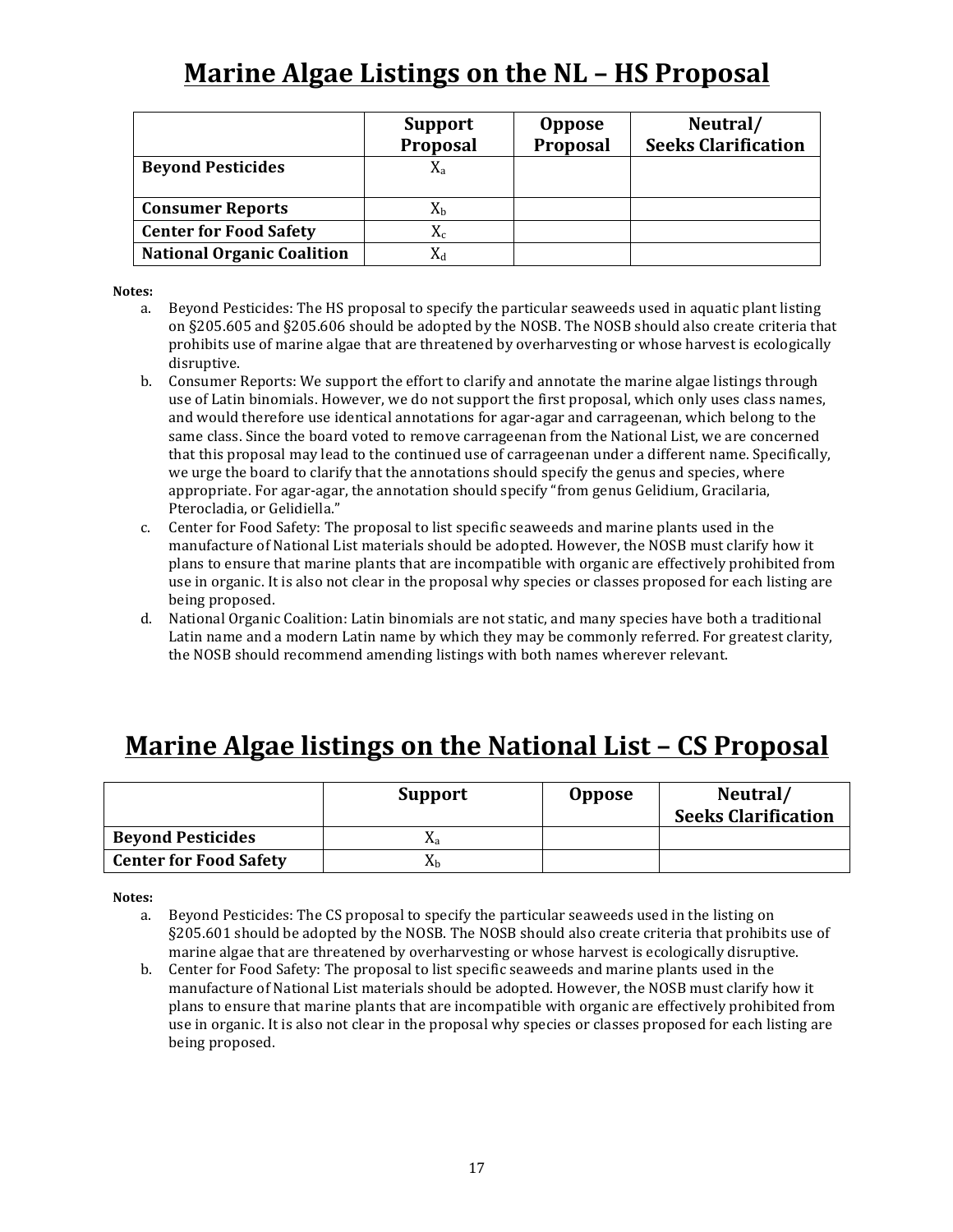## **Micronutrients (sulfates, carbonates, oxides, silicates of** zinc, copper, iron, manganese, molybdenum, selenium, **cobalt) – CS 2019 Sunset**

|                                   | <b>Support</b><br>Relisting | <b>Oppose</b><br>Relisting | Neutral/<br><b>Seeks Clarification</b> |
|-----------------------------------|-----------------------------|----------------------------|----------------------------------------|
| <b>Beyond Pesticides</b>          |                             |                            | Xа                                     |
| <b>Center for Food Safety</b>     |                             | Xь                         |                                        |
| <b>National Organic Coalition</b> |                             |                            | $\rm X_c$                              |

#### **Notes:**

- a. Beyond Pesticides: This listing covers a number of materials, and the coverage by the existing technical review is uneven. It does not address the manufacturing (mining) impacts of these materials at all. The Crops Subcommittee should address each micronutrient, looking at manufacturing impacts, essentiality, and compatibility of each. The Crops Subcommittee must bring to the NOSB a proposal that is based on examining all of the allowed synthetic micronutrients and their chelating agents in light of OFPA criteria. Beyond Pesticides suggests that an annotation be added: "Soil deficiency must be demonstrated by verifiable site-specific documentation that is accompanied by a plan for building soil that provides adequate nutrition through soil-building practices and organic inputs." Since the NOP has allowed a number of annotation proposals to go forward in tandem with sunset proposals, we suggest that the sunset motion be considered with an annotation motion.
- b. Center for Food Safety: We oppose the listing of micronutrients on the basis that it is a categorical listing that does not provide specificity on the exact materials that are allowed for use in organic for this purpose. CFS does not oppose the use of micronutrients in organic, but requests that the categorical listing be removed and individual materials be petitioned and subject to the full OFPA review process before being individually re-listed, if approved by NOSB.
- c. National Organic Coalition: In 2015, the NOSB voted to replace the wording "Soil deficiency must be documented by testing" with "Deficiency must be documented." The regulation has not been changed to reflect that recommendation. NOC would like to reiterate our support of that recommendation.

#### **Nitrogen – HS 2019 Sunset**

|                          | <b>Support</b>   | <b>Oppose</b>    | Neutral/                   |
|--------------------------|------------------|------------------|----------------------------|
|                          | <b>Relisting</b> | <b>Relisting</b> | <b>Seeks Clarification</b> |
| <b>Beyond Pesticides</b> | Λа               |                  |                            |

**Notes:**

a. Beyond Pesticides: Molecular nitrogen  $(N_2)$  is relatively inert and is not a greenhouse gas. It is important in food handling in replacing oxygen in oil and food containers and for quick freezing.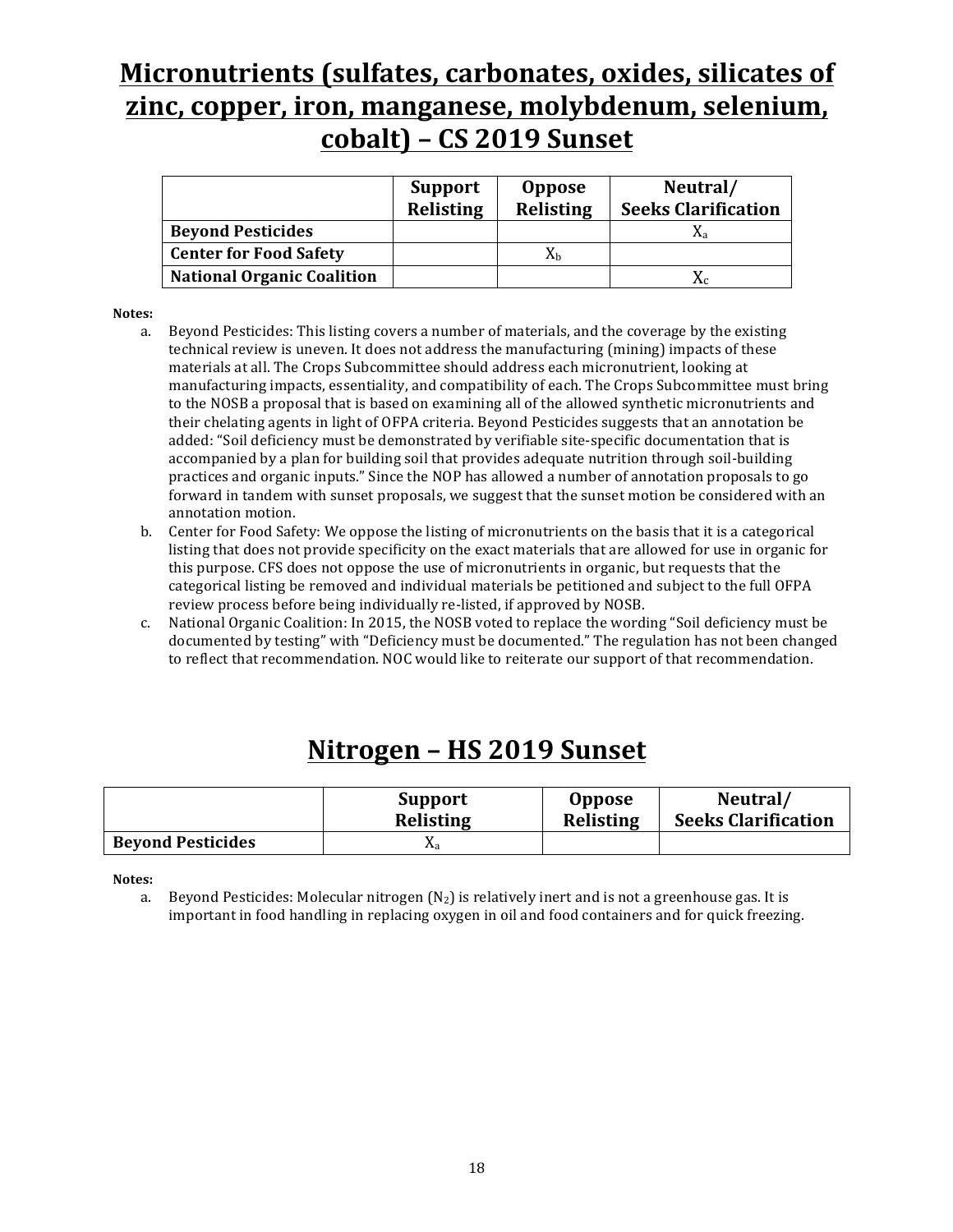# **Oxytocin – LS 2019 Sunset**

|                                   | <b>Support</b><br><b>Relisting</b> | <b>Oppose</b><br><b>Relisting</b> | Neutral/<br><b>Seeks Clarification</b> |
|-----------------------------------|------------------------------------|-----------------------------------|----------------------------------------|
| <b>Beyond Pesticides</b>          | Λа                                 |                                   |                                        |
| <b>National Organic Coalition</b> | Ăђ                                 |                                   |                                        |

**Notes:**

- a. Beyond Pesticides: Oxytocin should be relisted with the current annotation that limits its use to post parturition therapeutic applications. However, some comments in 2015 indicated that it was misused, to help cows let down their milk. To give guidance to certifiers and producers, the NOSB should reinforce the limitation in its recommendation.
- b. National Organic Coalition: Oxytocin should be relisted with the current annotation that limits its use to post parturition therapeutic applications. However, some comments in 2015 indicated that it was misused to help cows let down their milk. **To give guidance to certifiers and producers, the NOSB** should reinforce the limitation in its recommendation.

### **Pectin – HS 2019 Sunset Non-amidated Forms Only**

|                          | <b>Support</b>   | <b>Oppose</b>    | Neutral/                   |
|--------------------------|------------------|------------------|----------------------------|
|                          | <b>Relisting</b> | <b>Relisting</b> | <b>Seeks Clarification</b> |
| <b>Beyond Pesticides</b> |                  | Λа               |                            |

**Notes:**

a. Beyond Pesticides: A listing on §205.606 should be limited to high methoxyl pectin (HMP), which is extracted from citrus peel and apple pomace. In reviewing the impact of the manufacture of HMP, the HS must consider the impacts of raising the non-organic crops used to produce it. Since low methoxyl pectin (LMP) is synthetic because it is the result of a chemical process that demethylates high methoxyl pectin, it should be delisted and considered for listing on §205.605(b).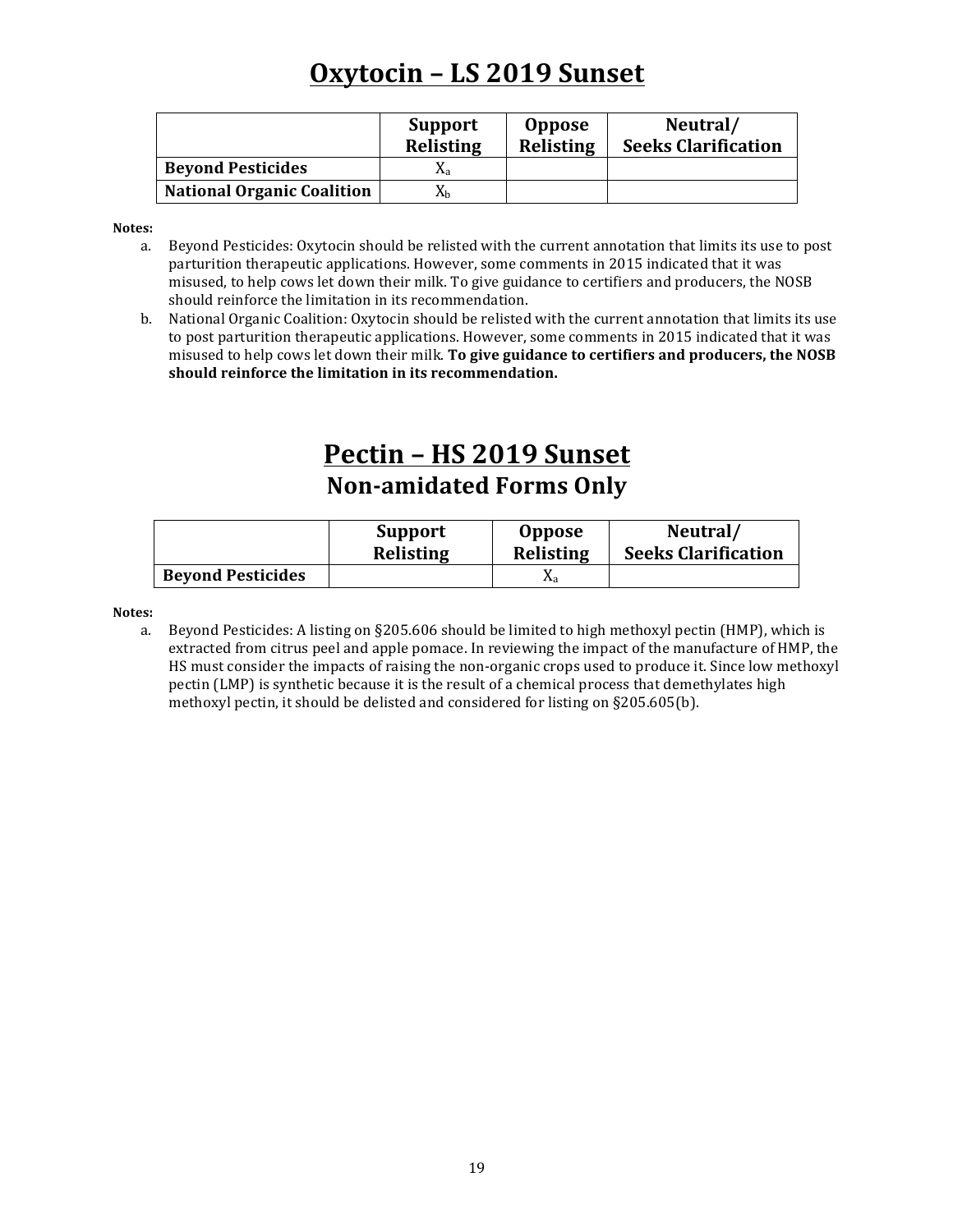# **Personnel Performance Evaluations of Inspectors (NOP 2027) – CACS Proposal**

|                                   | <b>Support</b> | <b>Oppose</b> | Neutral/                   |
|-----------------------------------|----------------|---------------|----------------------------|
|                                   |                |               | <b>Seeks Clarification</b> |
| The Cornucopia Institute          |                |               |                            |
|                                   |                |               |                            |
| <b>Beyond Pesticides</b>          |                |               | Хh                         |
| <b>Center for Food Safety</b>     |                | $X_c$         |                            |
| <b>National Organic Coalition</b> |                |               |                            |

#### **Notes:**

- a. The Cornucopia Institute: We support the CACS proposal for field review over inspectors once per three years—with some global concerns regarding the performance of contract and employed inspectors.
- b. Beyond Pesticides: We believe that performance evaluations of inspectors are necessary to maintain the public trust in the organic label and assure that inspections are accurate, but disagree with the current requirement for on-site, or field inspections for "every inspector, every year" portion of the rule. Instead, we recommend an updated model for on-site evaluations which prioritizes evaluating novice inspectors or inspectors who require the need for additional evaluations based on pastreviews. For certifiers who do not fall into either of these categories, allowing for an evaluation cycle timeframe of three years would remove the burdens that have been identified by certifying bodies and others. We also believe that this is a requirement that cannot be adopted unilaterally by NOP with public notice and comment procedures.
- c. Center for Food Safety: NOP 2027 and the proposed changes must be issued through notice and comment because they constitute legally binding requirements that necessitate rulemaking. Such changes cannot be made through Guidance. NOSB must not move forward with the proposal and instead recommend that NOP revoke NOP 2027 and issue the rule through notice and comment.
- d. National Organic Coalition: We understand that the NOP has re-issued NOP 2027 on March 6, 2017; however, this new instruction document lacks several of the key NOSB recommendations. While we appreciate the inclusion of a risk-based in-field evaluation approach for inspectors incorporated into 3.2(b), we strongly support other NOSB recommendations and would like to see NOP 2027 updated to include those, as well.

## **Potassium Acid Tartrate – HS 2019 Sunset**

|                          | <b>Support</b> | <b>Oppose</b>    | Neutral/                   |
|--------------------------|----------------|------------------|----------------------------|
|                          | Relisting      | <b>Relisting</b> | <b>Seeks Clarification</b> |
| <b>Beyond Pesticides</b> |                |                  | Λa                         |

#### **Notes:**

a. Beyond Pesticides: Although cream of tartar (potassium acid tartrate) appears to be a useful ingredient that presents few hazards, it appears to be a nonsynthetic material that does not belong on §205.605(b). It is an ingredient in many recipes that seems to be absent in many kitchens, so cooks have learned to do without it. The HSshould revisit the classification of potassium acid tartrate and investigate the possibility of encouraging its production from organic grapes.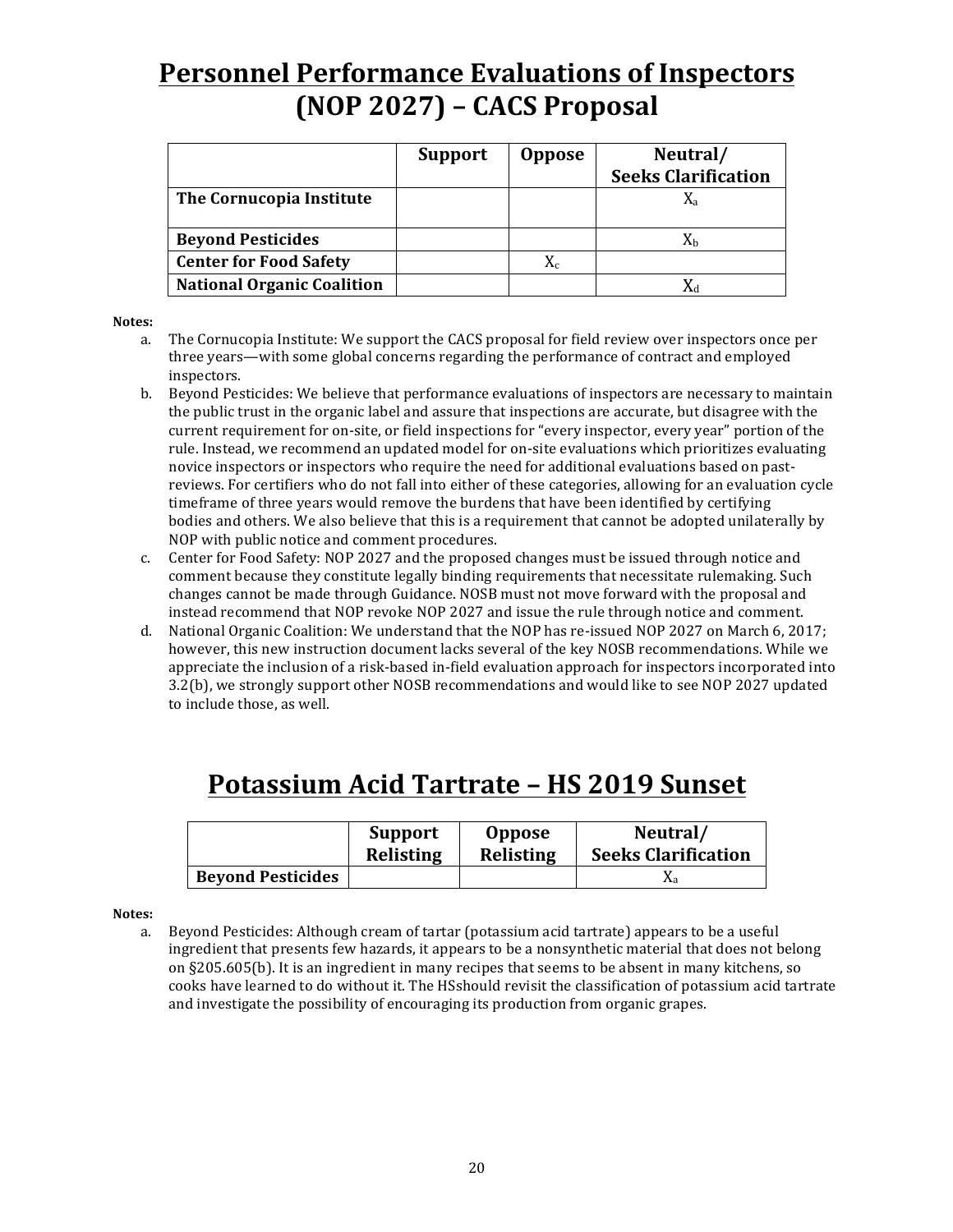### **Procaine – LS 2019 Sunset**

|                                   | <b>Support</b><br><b>Relisting</b> | <b>Oppose</b><br><b>Relisting</b> | Neutral/<br><b>Seeks Clarification</b> |
|-----------------------------------|------------------------------------|-----------------------------------|----------------------------------------|
| The Cornucopia Institute          |                                    | X <sub>a</sub>                    |                                        |
| <b>Beyond Pesticides</b>          | $\rm X_h$                          |                                   |                                        |
| <b>National Organic Coalition</b> | $\rm X_c$                          |                                   |                                        |

**Notes:**

- a. The Cornucopia Institute: Procaine is not as effective as lidocaine. Procaine is not widely available, except in combination with the antibiotic penicillin, which is not allowed for use in organic livestock production. There is no benefit to using procaine vs. lidocaine, so having it on the National List likely only creates confusion.
- b. Beyond Pesticides: Lidocaine and procaine should be relisted (with the annotation added in 2015) because they support the humane treatment of animals in minor surgery and are rapidly cleared from the body.
- c. National Organic Coalition: NOC supports the relisting of lidocaine and procaine (with the annotation added in 2015) because they support the humane treatment of animals in minor surgery and are rapidly cleared from the body.

# **Short DNA Tracers - HS Petitioned**

|                                   | <b>Support</b> | <b>Oppose</b>  | Neutral/                   |
|-----------------------------------|----------------|----------------|----------------------------|
|                                   | <b>Listing</b> | <b>Listing</b> | <b>Seeks Clarification</b> |
| <b>Beyond Pesticides</b>          |                | $X_{a}$        |                            |
| <b>Consumer Reports</b>           |                | $X_{b}$        |                            |
| <b>Center for Food Safety</b>     |                | $X_c$          |                            |
| <b>National Organic Coalition</b> |                | $X_d$          |                            |

- a. Beyond Pesticides: The petition for short DNA tracers should be rejected because they fit the definition of excluded methods, there is not sufficient evidence of no harm to humans and the environment, there is no need, and they are not compatible with organic production and handling.
- b. Consumer Reports: We urge the board to reject the petition to add short DNA tracers to the National List because they were created using excluded methods. Short DNA tracers also do not meet OFPA criteria because they are not essential and, potentially, for raising environmental and human health concerns.
- c. Center for Food Safety: Short DNA tracers meet the definition of an excluded method and the petition should be rejected. They are also not essential.
- d. National Organic Coalition: Opposes based on short DNA tracers being created using excluded methods and do not meet the OFPA criterion of essentiality. NOC supports the need for a verification system to strengthen organic integrity. NOC requests that the CACS take up this issue by adding the issue of Certification for Exempt Handlers to their Workplan.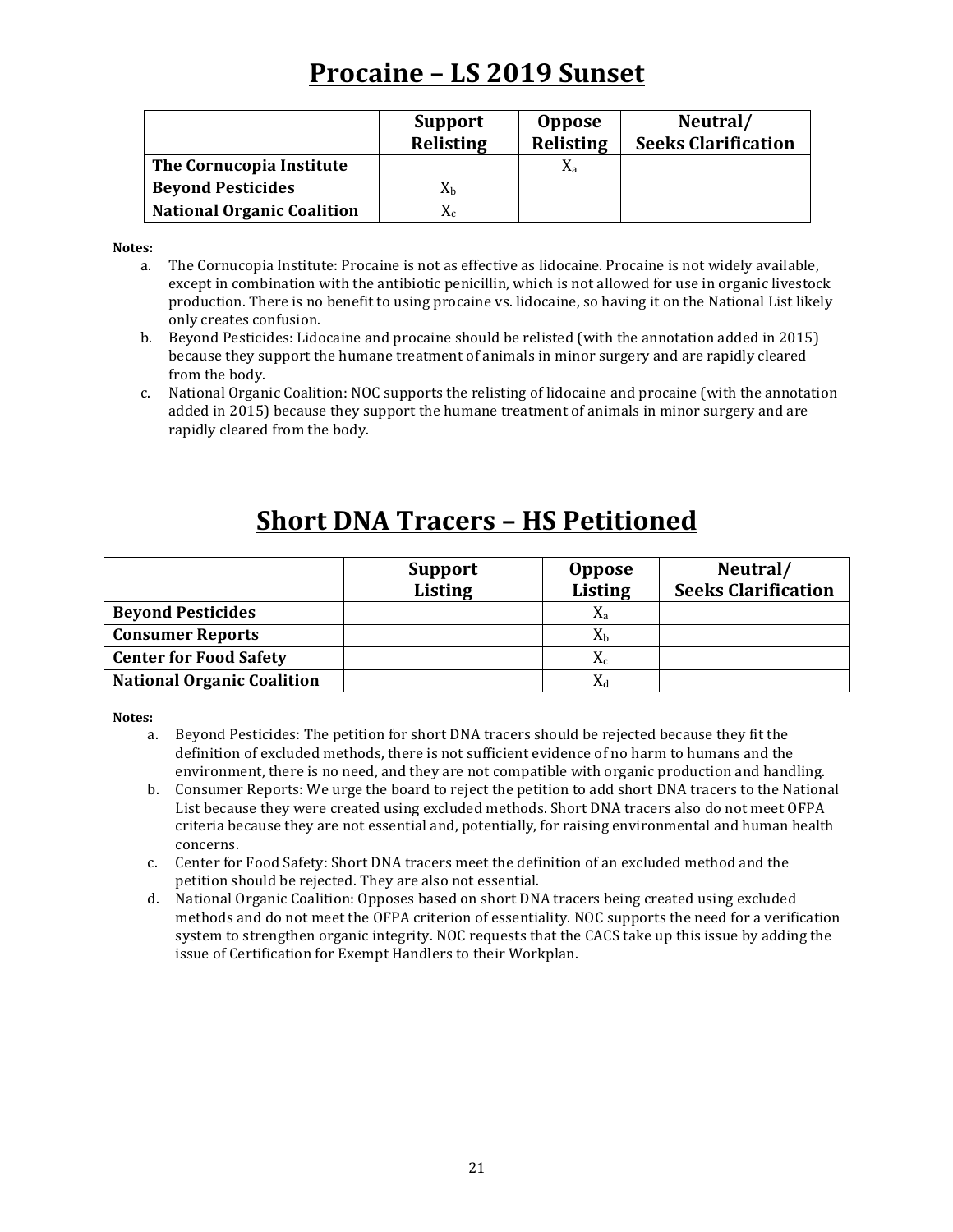# **Sodium Carbonate – HS 2019 Sunset**

|                          | <b>Support</b>   | <b>Oppose</b>    | Neutral/                   |
|--------------------------|------------------|------------------|----------------------------|
|                          | <b>Relisting</b> | <b>Relisting</b> | <b>Seeks Clarification</b> |
| <b>Beyond Pesticides</b> |                  |                  | Λа                         |

**Notes:**

a. Beyond Pesticides: Sodium carbonate is in need of an up-to-date review of necessity, alternatives, and hazards of manufacturing and mining.

# **Sodium Phosphates – HS 2019 Sunset**

|                                   | <b>Support</b><br><b>Relisting</b> | <b>Oppose</b><br>Relisting | Neutral/<br><b>Seeks Clarification</b> |
|-----------------------------------|------------------------------------|----------------------------|----------------------------------------|
| <b>Beyond Pesticides</b>          |                                    | X,                         |                                        |
| <b>Consumer Reports</b>           |                                    | $\rm X_h$                  |                                        |
| <b>National Organic Coalition</b> |                                    | $\rm X_c$                  |                                        |

- a. Beyond Pesticides: The NOSB should seek to eliminate the addition of inorganic phosphates to organic food. Sodium phosphates are especially problematic because they add both sodium and phosphate -both of which are oversupplied in American diets. If there are particular uses of sodium phosphate that are essential, then the Handling Subcommittee should propose an annotation limiting them to those uses, to move parallel to the sunset motion.
- b. Consumer Reports: We do not support the relisting of sodium phosphate, due to human health concerns and a lack of essentiality. We noted in those comments the recent findings that a high intake of phosphorus is associated with negative impacts on bone health, kidney health, and heart health. Research also shows that phosphate food additives are more readily absorbed during digestion and lead to a higher phosphorus load, compared with phosphorus found naturally as a component of foods. No single, isolated phosphate food additive, including sodium phosphate, can be implicated as an isolated risk factor; rather, it is the widespread use of phosphate food additives that gives rise to human health concerns. Phosphate food additives, as a category, fail to meet the human health criterion in OFPA. Each individual phosphate food additive, therefore, should be reviewed on the basis of essentiality in organic food production. If a product can be made without a phosphate food additive, it is not essential. The prohibitions on sodium phosphate in European, Japanese, Codex, and IFOAM standards strongly suggest that sodium phosphate is not essential in the production of organic foods.
- c. National Organic Coalition: Do not support due to human health concerns and lack of essentiality. Phosphate food additives as a category fail to meet the human health criterion in OFPA, and each individual phosphate food additive should therefore be reviwed on the basis of essentiality in organic food production. The prohibition on sodium phosophate in European, Japanese, Codex, and IFOAM standards strongly suggests that sodium phosophate is not essential in the production of organic foods.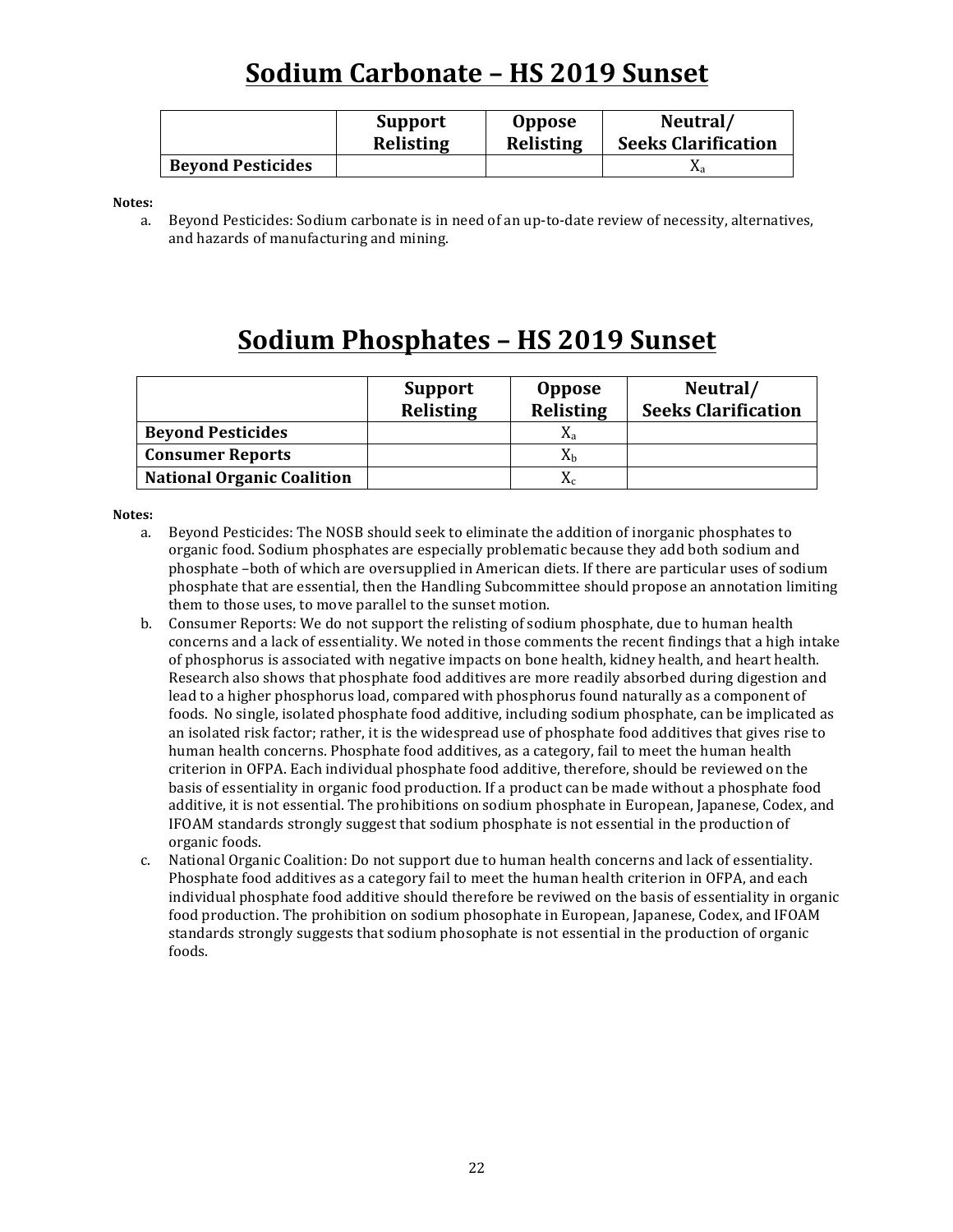# **Soluble Boron Products– CS 2019 Sunset**

|                                   | Support<br>Relisting | <b>Oppose</b><br>Relisting | Neutral/<br><b>Seeks Clarification</b> |
|-----------------------------------|----------------------|----------------------------|----------------------------------------|
| <b>Beyond Pesticides</b>          |                      |                            |                                        |
| <b>National Organic Coalition</b> |                      |                            | Хh                                     |

**Notes:**

- a. Beyond Pesticides: See micronutrients.
- b. National Organic Coalition: See micronutrients.

### **Sticky Traps/Barriers - CS 2019 Sunset**

|                          | Support   | <b>Oppose</b>    | Neutral/                   |
|--------------------------|-----------|------------------|----------------------------|
|                          | Relisting | <b>Relisting</b> | <b>Seeks Clarification</b> |
| <b>Beyond Pesticides</b> |           |                  |                            |

#### **Notes:**

a. Beyond Pesticides: Like a number of other materials used for insect control, sticky traps suffer from the shortcoming of having the potential to kill non-target organisms. Most are non-specific and kill non-target insects, spiders, mites, reptiles, and amphibians, but can be used in such a way that the likelihood of trapping non-target animals is low. The CS should explore the possibility of an annotation that ensures the targeted use of these traps, such as "Must be used in a way that prevents the capture of non-target animals." Since the NOP has allowed a number of annotation proposals to go forward in tandem with sunset proposals, we suggest that the sunset motion be considered with an annotation motion.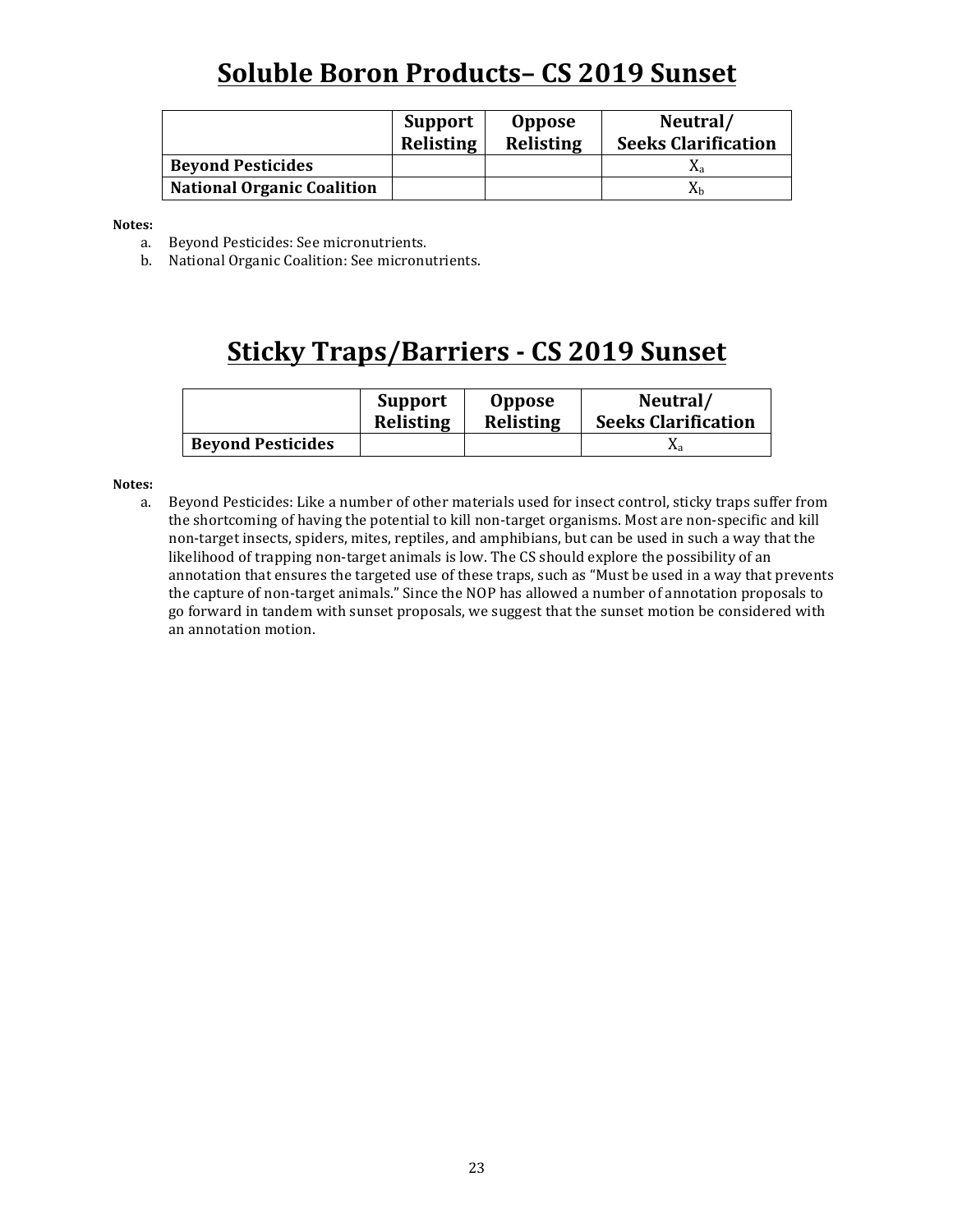# **<u>Strengthening the Organic Seed Guidance - CS Proposal</u>**

|                                   | <b>Support</b> | <b>Oppose</b> | Neutral/<br><b>Seeks Clarification</b> |
|-----------------------------------|----------------|---------------|----------------------------------------|
| <b>Beyond Pesticides</b>          | Λэ             |               |                                        |
| <b>Center for Food Safety</b>     | Лh             |               | Λh                                     |
| <b>National Organic Coalition</b> |                |               |                                        |

#### **Notes:**

- a. Beyond Pesticides: We support the proposals made by the Crops Subcommittee. In addition, the absolute prohibition on non-organic seeds that applies to sprouts should also apply to other crops not grown in soil, like microgreens; Perennials grown as annuals should be treated as perennials in the first year of growth, which would prohibit growers from selling the products of non-organically produced plants as organic and would promote the use of organically grown plants; buyers must become part of the process so that they do not inadvertently promote the purchase of non-organically produced seeds and planting stock; and guidance must give positive guidance towards helping growers and certifiers locate organically grown seeds and planting stock. The NOP, certifiers, growers, and handlers should all adopt a goal of 100% organic seeds and planting stock.
- b. Center for Food Safety: We support the proposed change to the organic regulations contained in the proposal, as well as many of the proposed changes to the organic seed Guidance. However, we do not support the proposed language that would be 4.1.3d of the Guidance, allowing for consideration of GMO contamination to be used as justification for sourcing non-organic seed. Existing mechanisms to prevent contamination most be followed, and mechanisms should be further improved. However, using the risk of contamination as justification for not selecting organic seed is not an appropriate mechanisms for addressing contamination issues.concerns and could create a disincentive to using organic seed.
- c. National Organic Coalition: We thank the Crops Subcommittee (CS) for the good work done on the Strengthening the Organic Seed Guidance (NOP 5029) Proposal. We support the proposed regulatory change coupled with stronger guidance for certifiers; however, we feel there is still work to be done. Certifier and inspector trainings: NOC encourages the NOP to regularly include organic seed topics in both national and regional certifier trainings. Handlers purchasing seed for contract growers: In 2013, the NOP missed an opportunity to have a full line of certification through the handling chain for seeds when they noted that handlers purchasing seed for contractual purposes are not subject to the seed requirement. NOC urges the NOP to address this loophole. Uncertified seed dealers: Uncertified seed dealers are held one step away from accountability with regard to completing and documenting seed searches on behalf of producers; seed dealers should be required to be certified.

## **Tobacco dust (nicotine sulfate) – CS 2019 Sunset**

|                          | <b>Support</b> | <b>Oppose</b>    | Neutral/                   |
|--------------------------|----------------|------------------|----------------------------|
|                          | Relisting      | <b>Relisting</b> | <b>Seeks Clarification</b> |
| <b>Beyond Pesticides</b> | Λа             |                  |                            |

#### **Notes:**

a. Beyond Pesticides: In 2015, the decision to relist tobacco dust (nicotine sulfate) was backed up by research relating to OFPA criteria (i.e., a checklist). Tobacco dust/nicotine sulfate is very toxic. The production of tobacco requires high inputs of fertilizer and pesticides and results in water pollution. The registration of the last remaining nicotine sulfate pesticide was cancelled in 2013, and nicotine sulfate is no longer available for sale in the U.S. It should remain on  $§602$  to discourage use of homemade tobacco dust or use on imported products.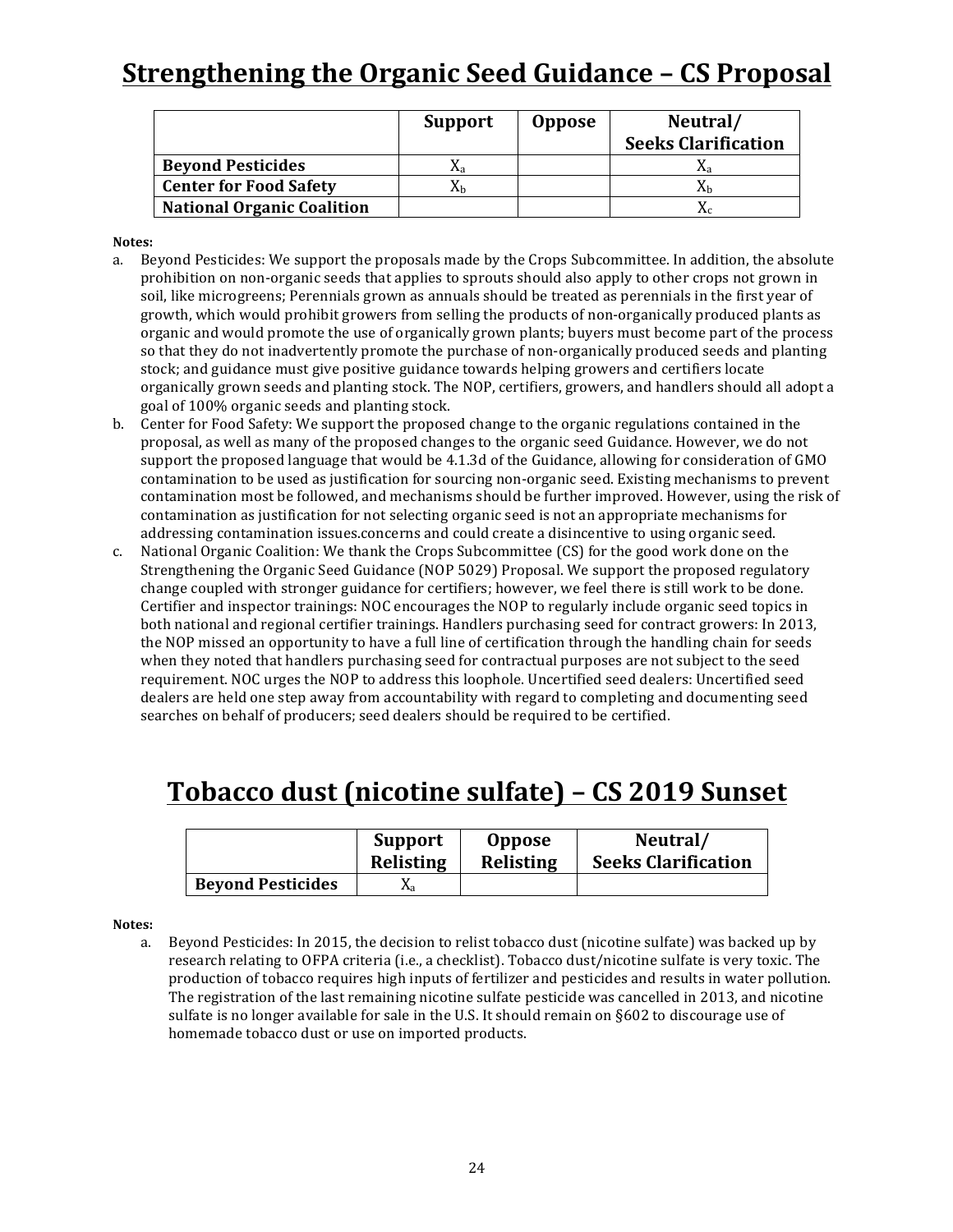# **Tocopherols – HS Proposal** Annotation change at §205.605(b) of the National List

|                                   | <b>Support</b><br>Proposal | <b>Oppose</b><br>Proposal | Neutral/<br><b>Seeks Clarification</b> |
|-----------------------------------|----------------------------|---------------------------|----------------------------------------|
| The Cornucopia Institute          |                            |                           | Λа                                     |
| <b>Beyond Pesticides</b>          |                            |                           | Хh                                     |
| <b>National Organic Coalition</b> |                            |                           |                                        |

**Notes:**

- a. The Cornucopia Institute: We recommend the removal of tocopherols from  $\S 205.605(b)$  and a new listing on §205.605(a). However, since the removal from §205.605(b) is not on the agenda, we recommend the **following modification to the proposed annotation and strongly recommend the addition of an expiration date** on this listing to incentivize the increase in the commercial availability of natural and organic tocopherols: §205.605(b) **Tocopherols - derived from GMO-free** plant oils and extracted without synthetic solvents. Non-synthetic or organic tocopherols are to be used when commercially available.
- b. Beyond Pesticides: In light of evidence that nonsynthetic tocopherols are available, the HS is considering listing tocopherols as allowed nonsynthetics on  $\S205.605(a)$ . However, for this meeting, the HS proposes to hold off on adding tocopherols to  $\S205.605(a)$  until it can collect public comment. Meanwhile, the HS passed a motion to change the annotation for tocopherols listed at  $\S205.605(b)$  of the National List to "Derived from plant oils. Non-synthetic or organic tocopherols are to be used when commercially available." While it makes sense to limit use of synthetic tocopherols, and give preference to nonsynthetic or organic forms, nonsynthetic tocopherols are not currently listed on  $§205.605(a)$ , so this proposal is untimely.
- c. National Organic Coalition: We support the annotation change to synthetic tocopherols at  $\S205.605(b)$ , as well as separating the nonsynthetic tocopherol listing out at  $\S205.605(a)$  to encourage future production and removal of the synthetic form from the National List. While it makes sense to limit the use of synthetic tocopherols through the annotation change, until nonsynthetic tocopherols are listed at  $\S205.605(a)$ , this annotation change may cause confusion.

# **Tolazoline – LS 2019 Sunset**

|                                   | <b>Support</b><br>Relisting | <b>Oppose</b><br>Relisting | Neutral/<br><b>Seeks Clarification</b> |
|-----------------------------------|-----------------------------|----------------------------|----------------------------------------|
| <b>Beyond Pesticides</b>          | Λа                          |                            |                                        |
| <b>National Organic Coalition</b> | Хh                          |                            |                                        |

**Notes:**

a. Beyond Pesticides (BP): Xylazine and tolazine, which are always used together, should be relisted for the rare cases in which they are needed. However, the NOSB should examine the allowance of offlabel uses of veterinary medicines and the question of how organic integrity can be protected in light of a system (FDA's) that does not require testing to enter the marketplace.

b. National Organic Coalition: Support BP's comment.